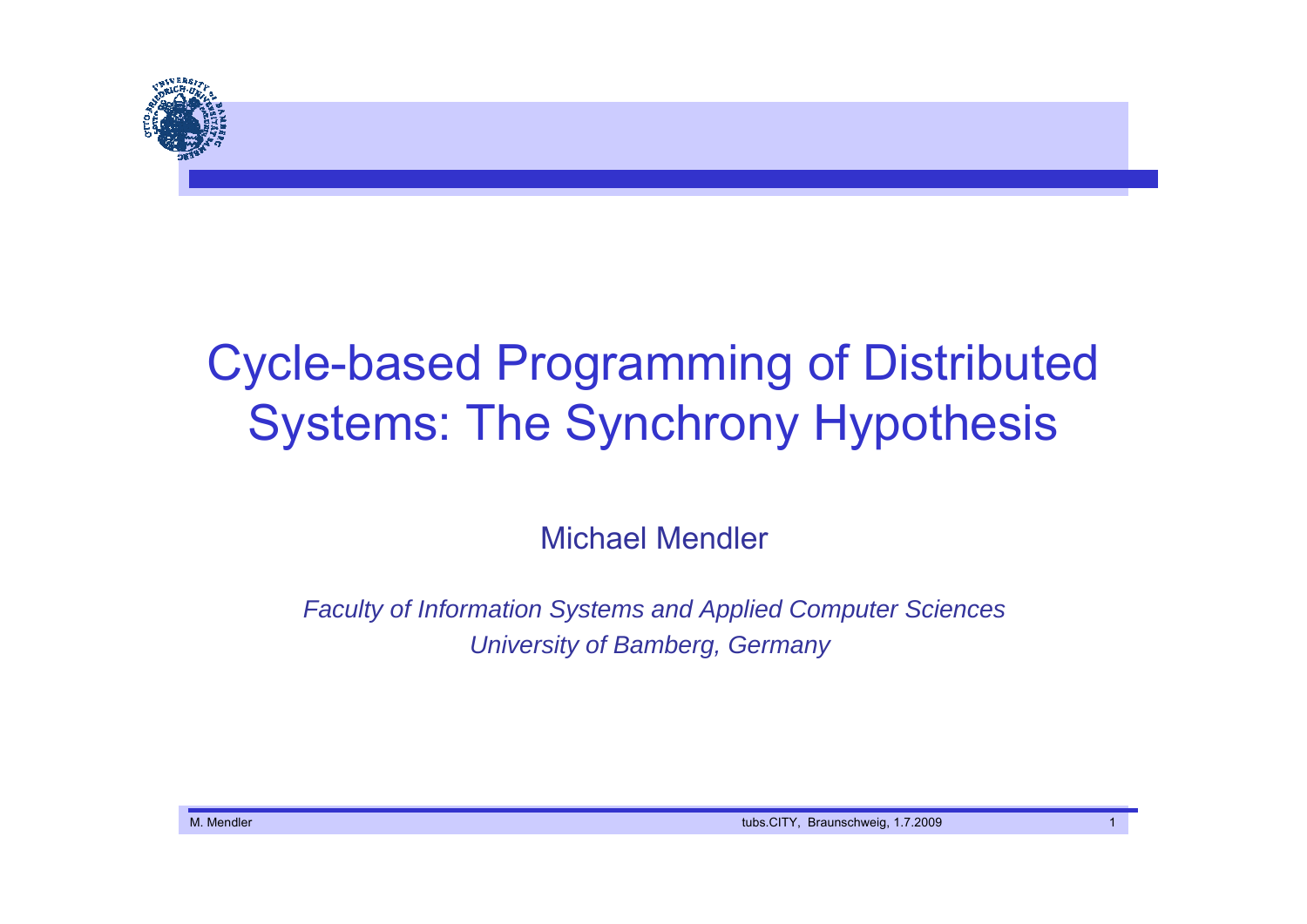

## **Overview**

- 1. Synchronous Programming
- 2. The Synchrony Hypothesis
- 3. Causal Reaction = Fixed Point ?
- 4. What's in a Step ?: Notions of Causality
- 5. The Synchrony Hypothesis (Hypo-)Thesis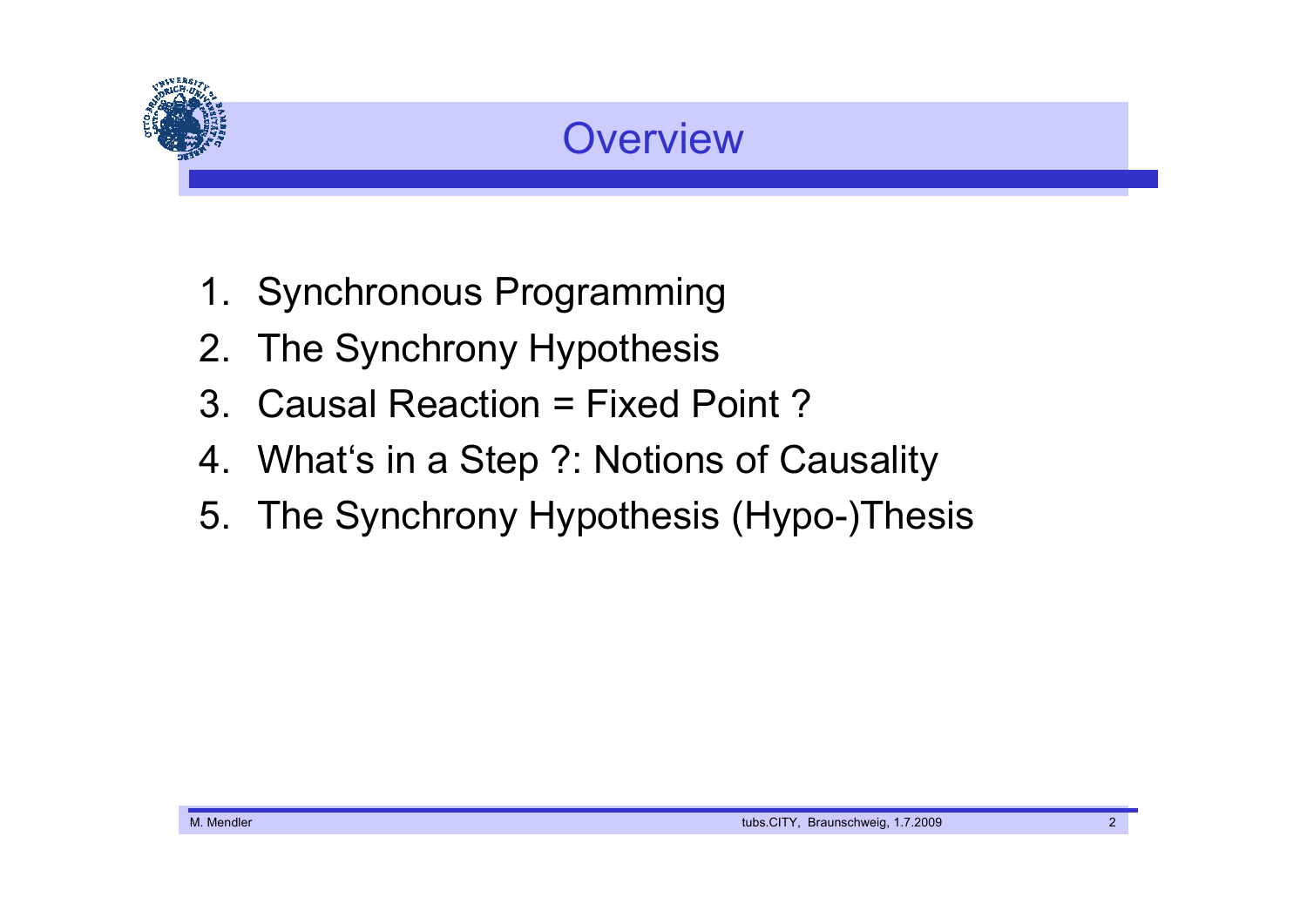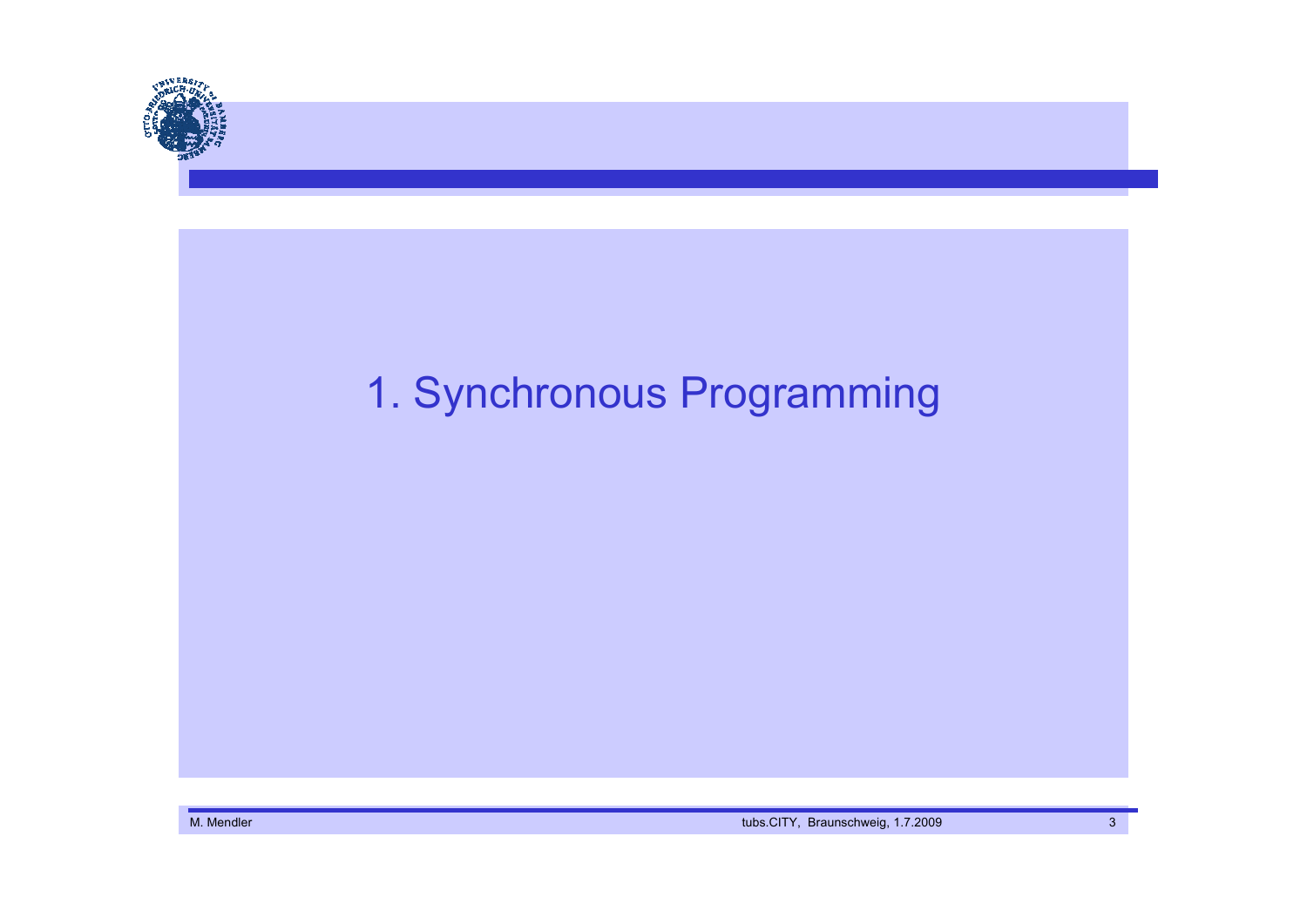# Synchronous Programming

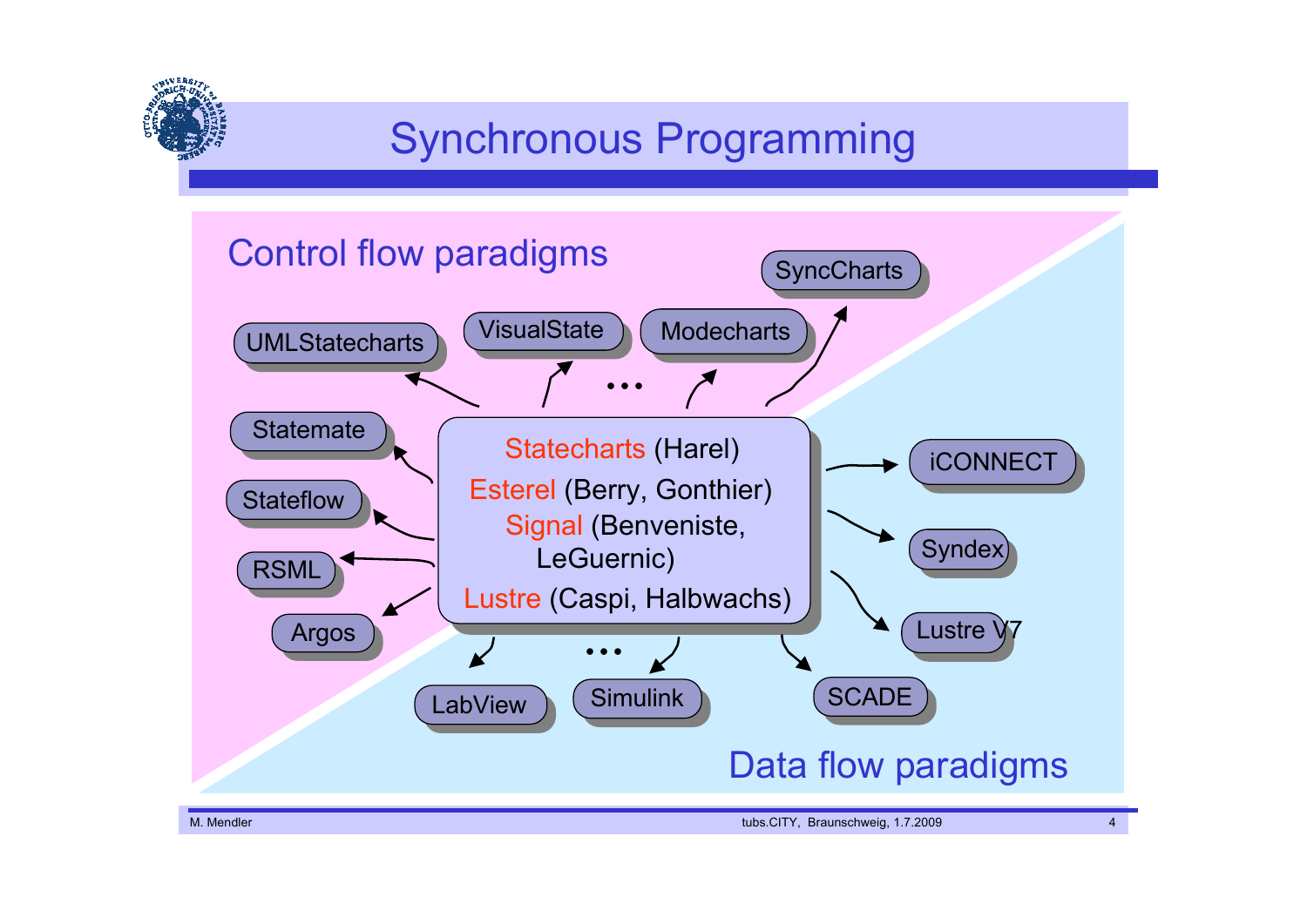## Example: SCADE – Esterel Tech



## Data Flow: SCADE Lustre



- embedded systems domain (avionics, automotive)
- rigorous semantics
- verification & testing (certification)
- code-generation
- hw/sw codesign

### Control Flow: SCADE Safe State Machines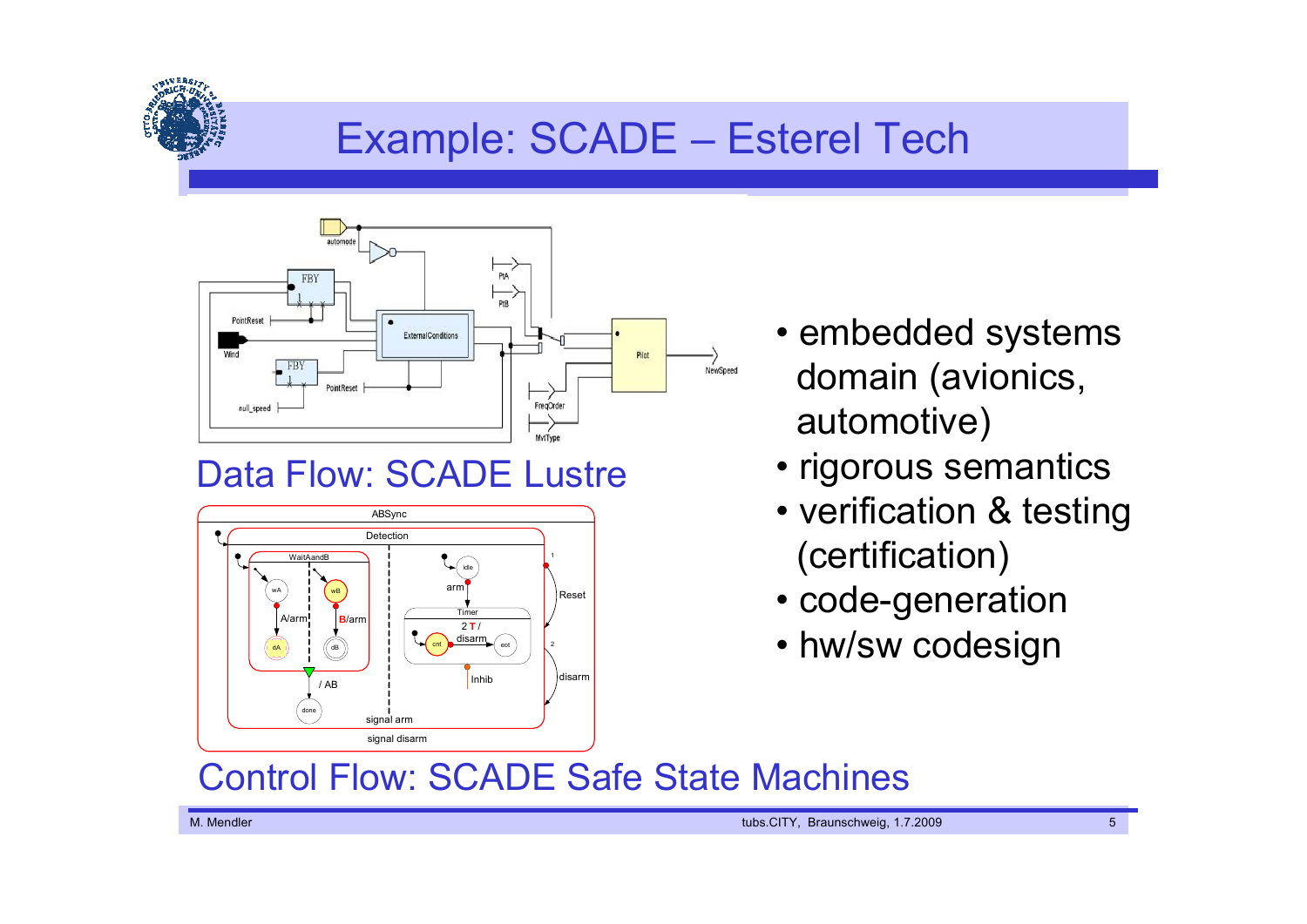## Orthogonality in Time and Space



**AIVERSIS**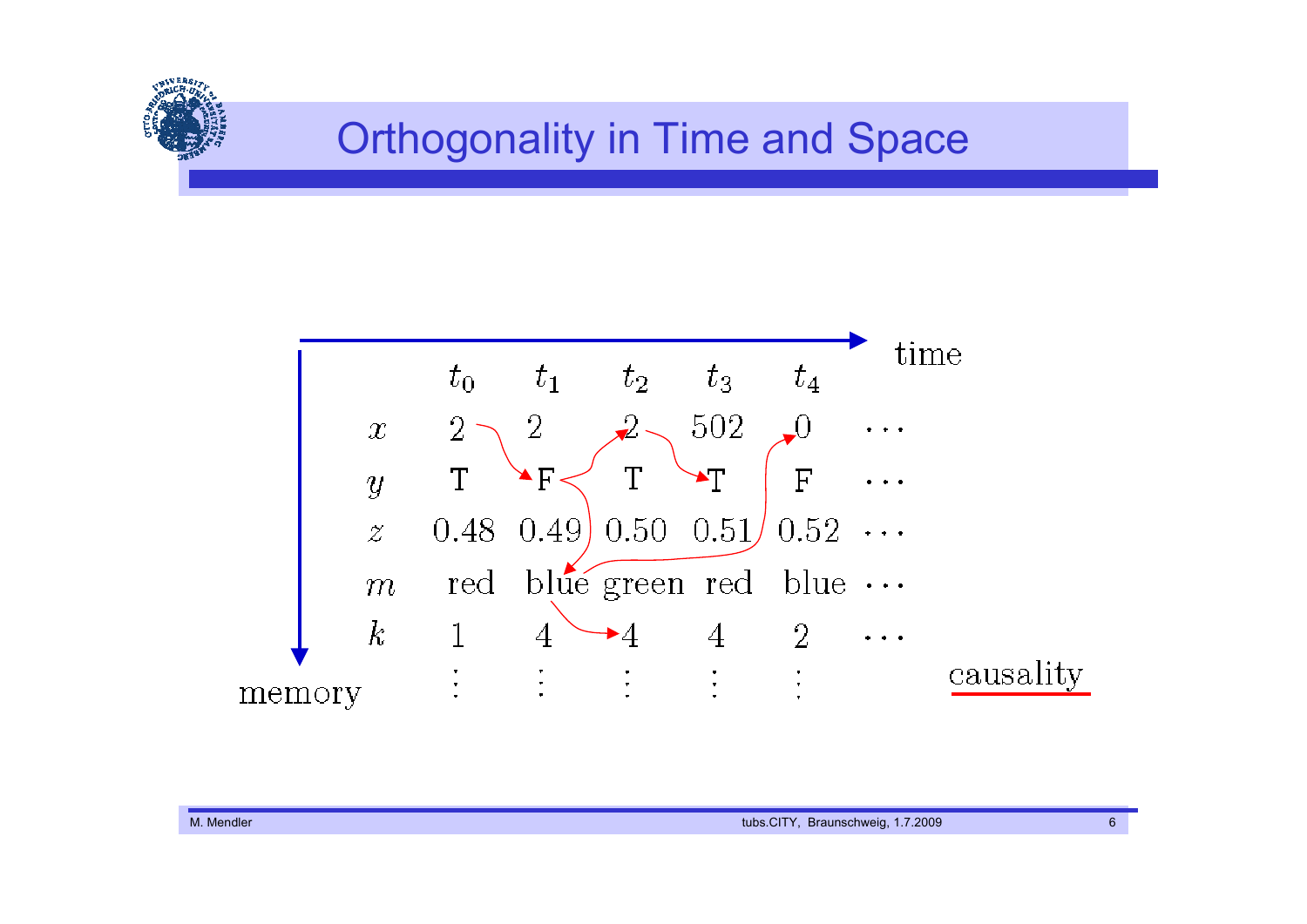

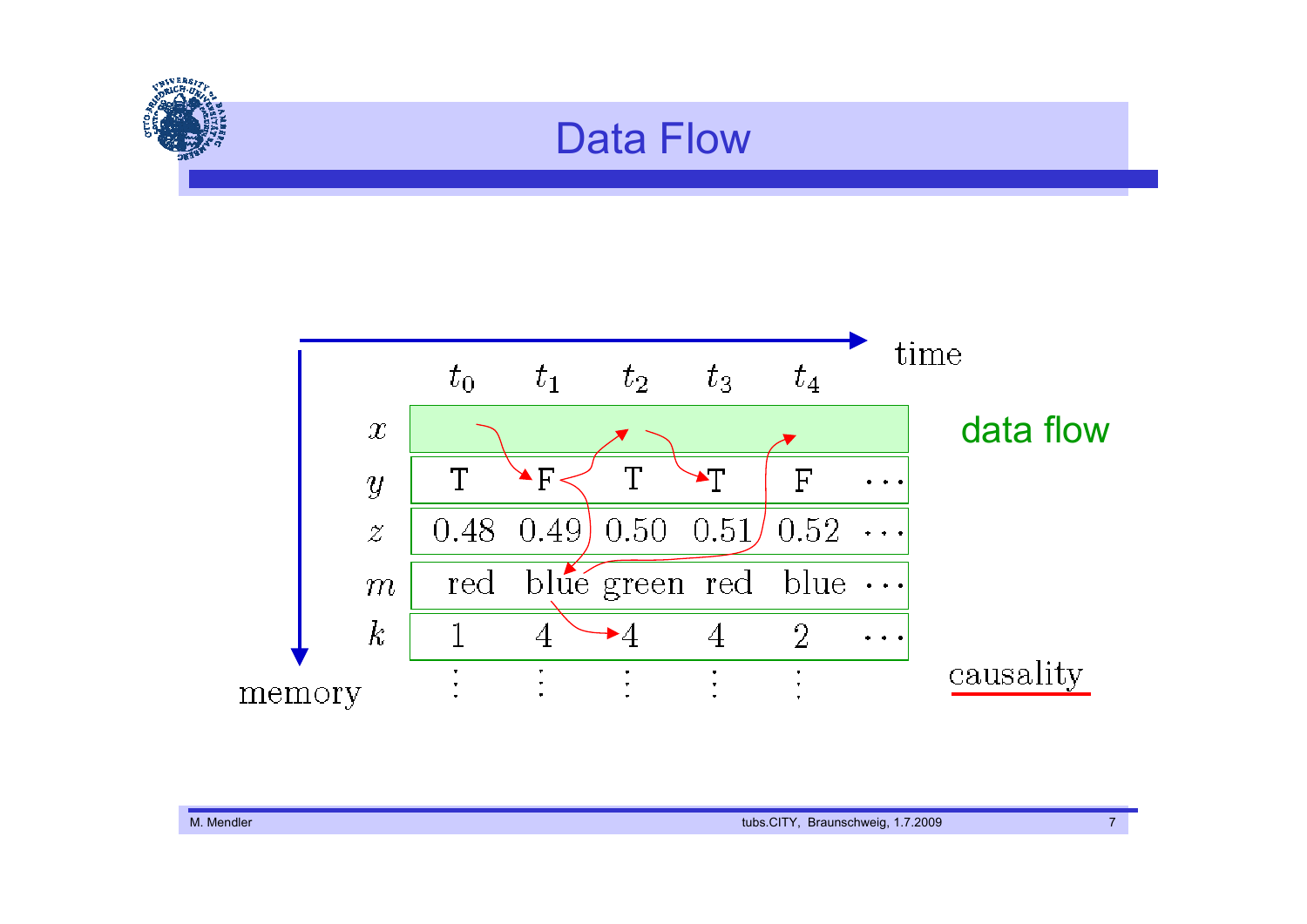

Q: How do we treat the cyclic DF dependencies ?



A: Continuitiy Hypothesis, Kahn stream semantics !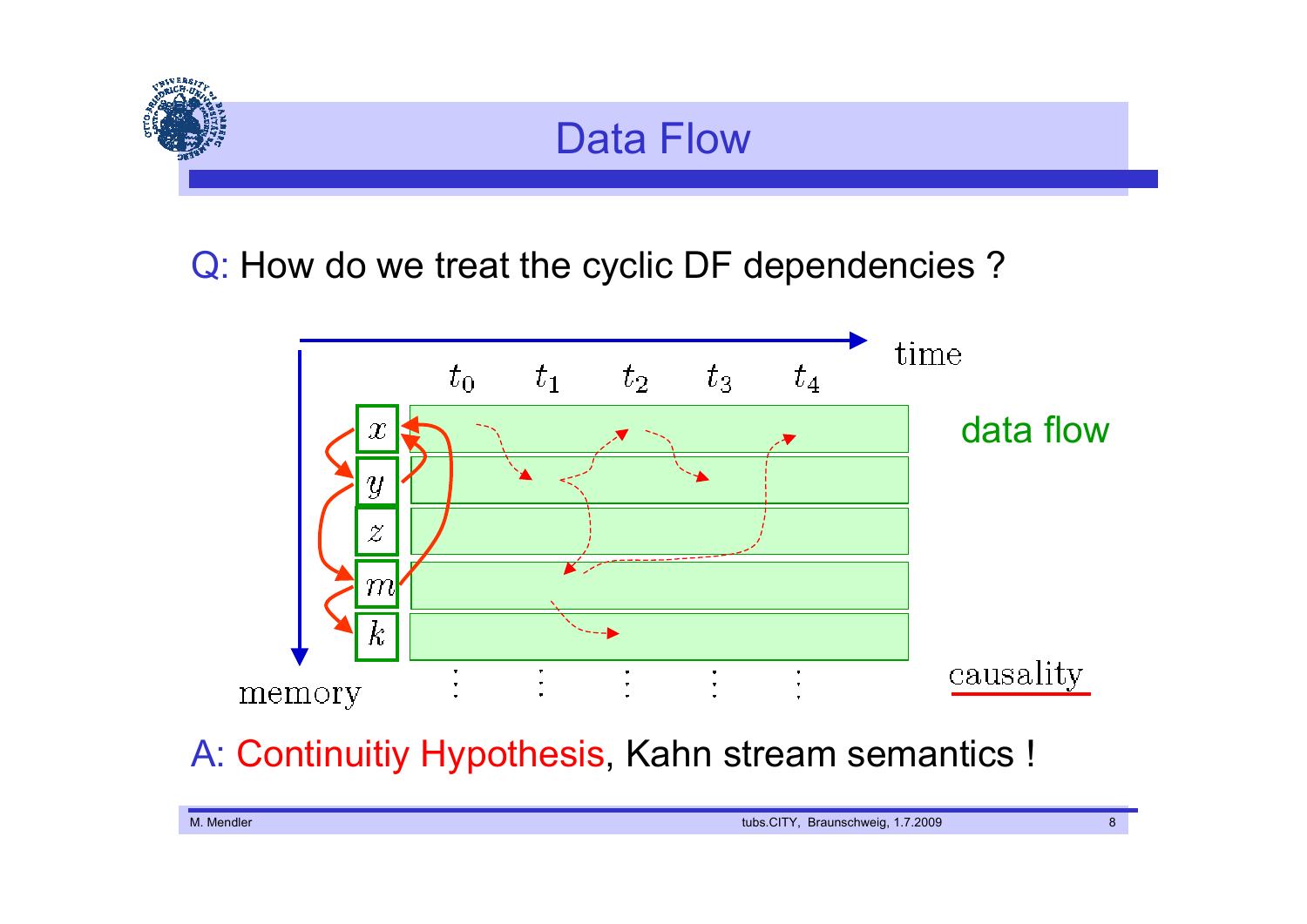## Orthogonality in Time and Space



**AIVERSIS**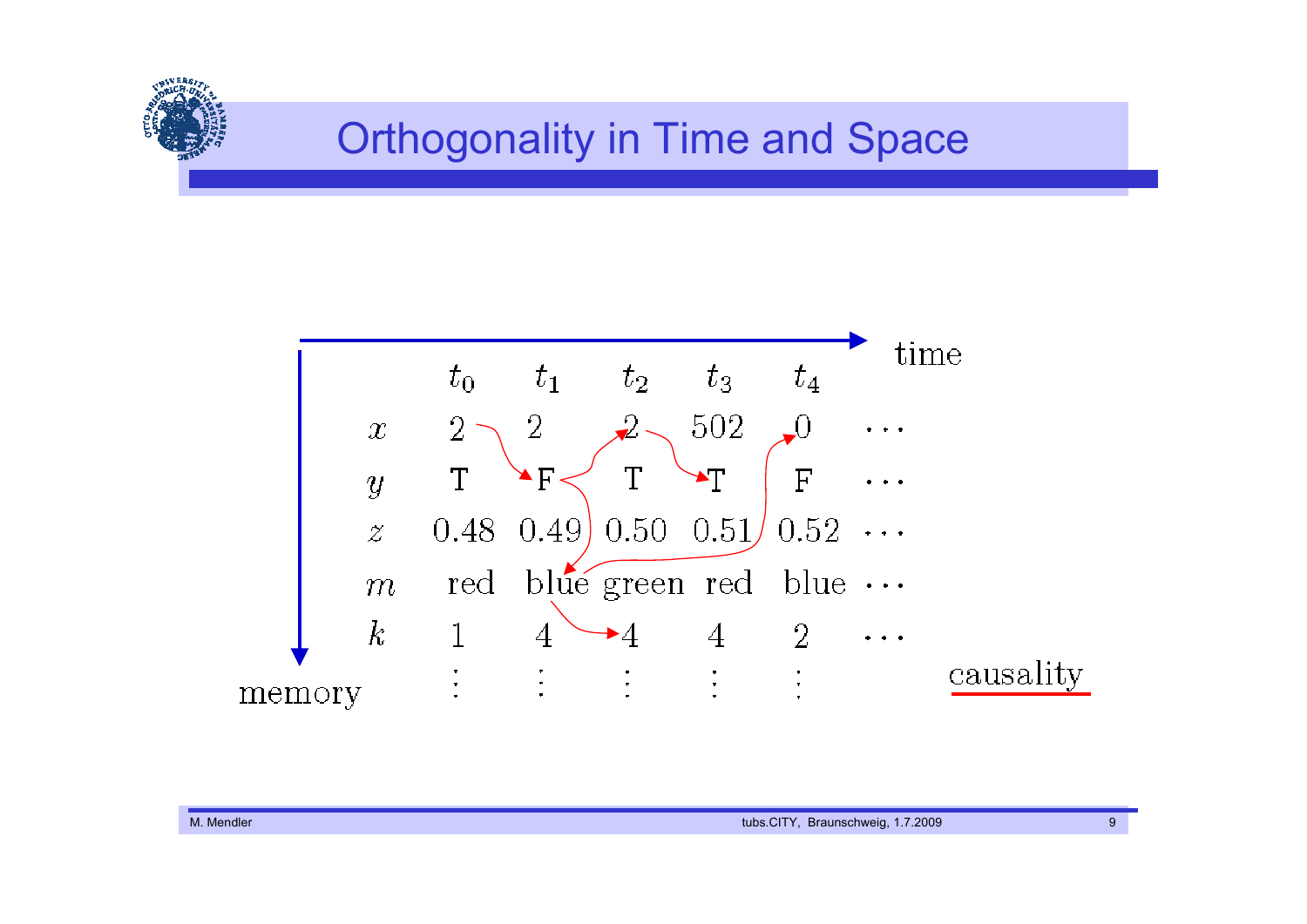# **ANTERSIA** State Flow

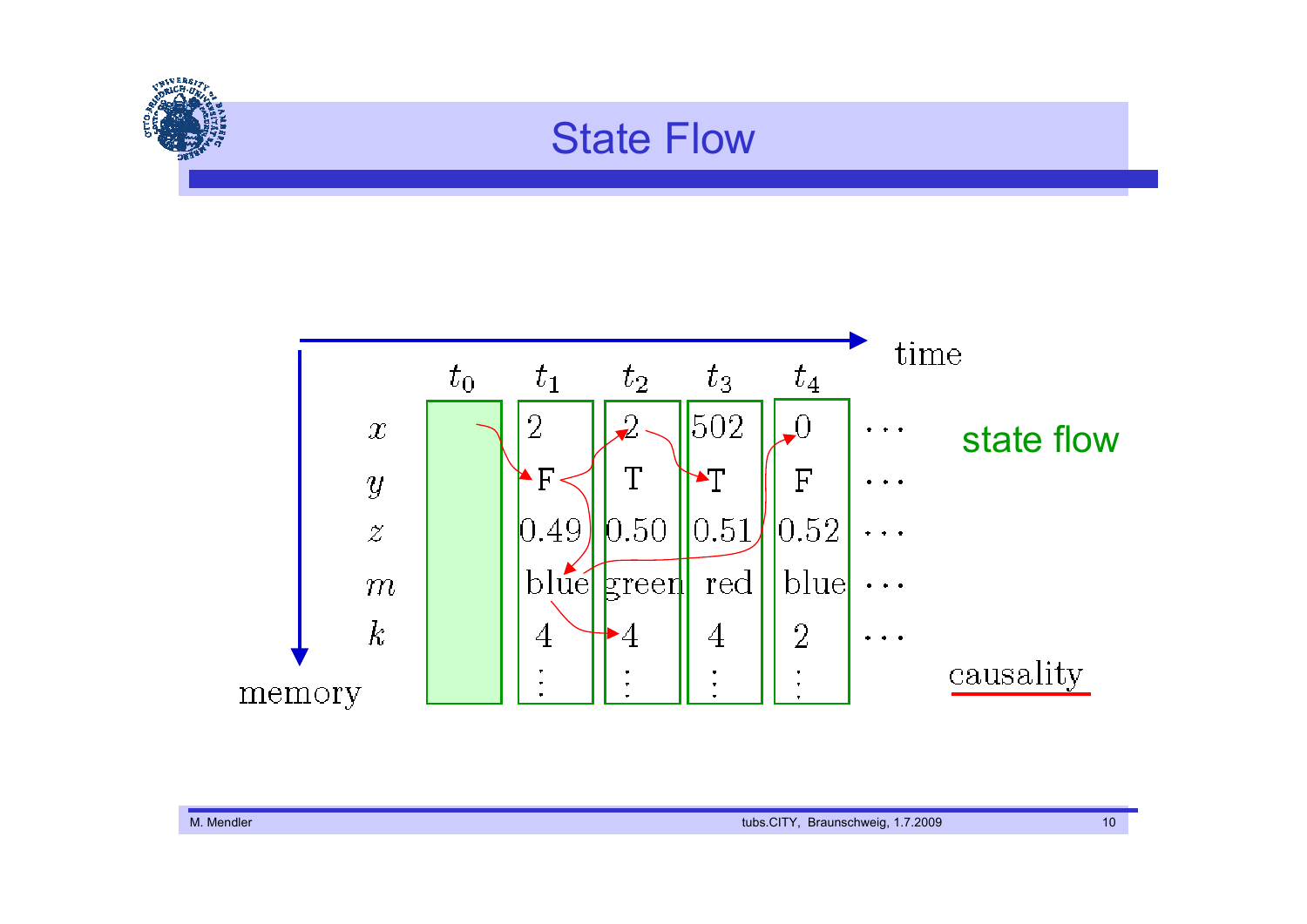

Q: How do we treat the cyclic SF dependencies ?



A: Synchrony Hypothesis, Fourman response semantics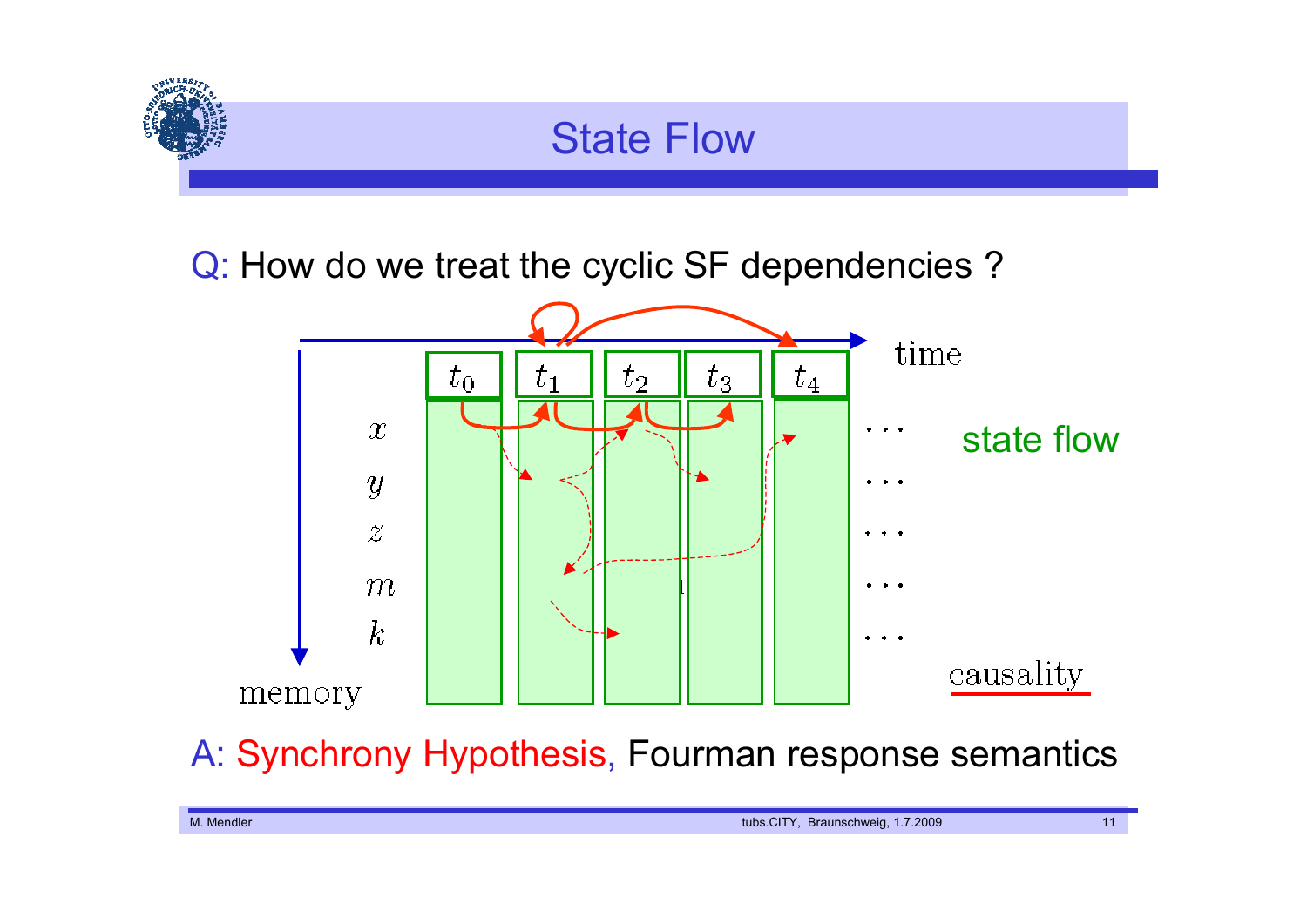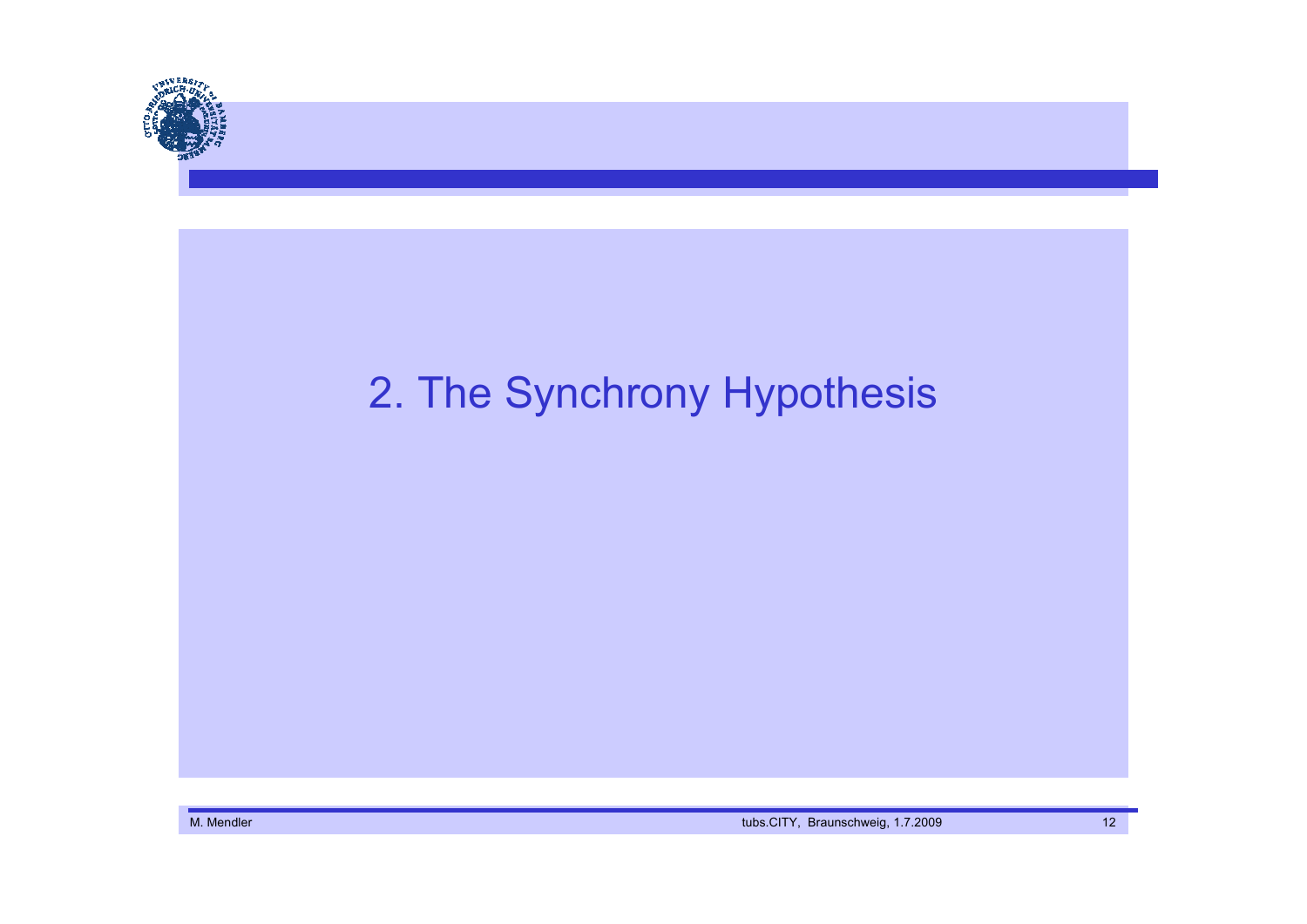

# Synchrony Hypothesis

#### Environment view: Reactions are

- atomic
- deterministic
- bounded

System view: Reactions may be

- non-atomic
- non-deterministic
- unbounded



*"A reactive system is faster than its environment, hence reactions can be considered atomic"*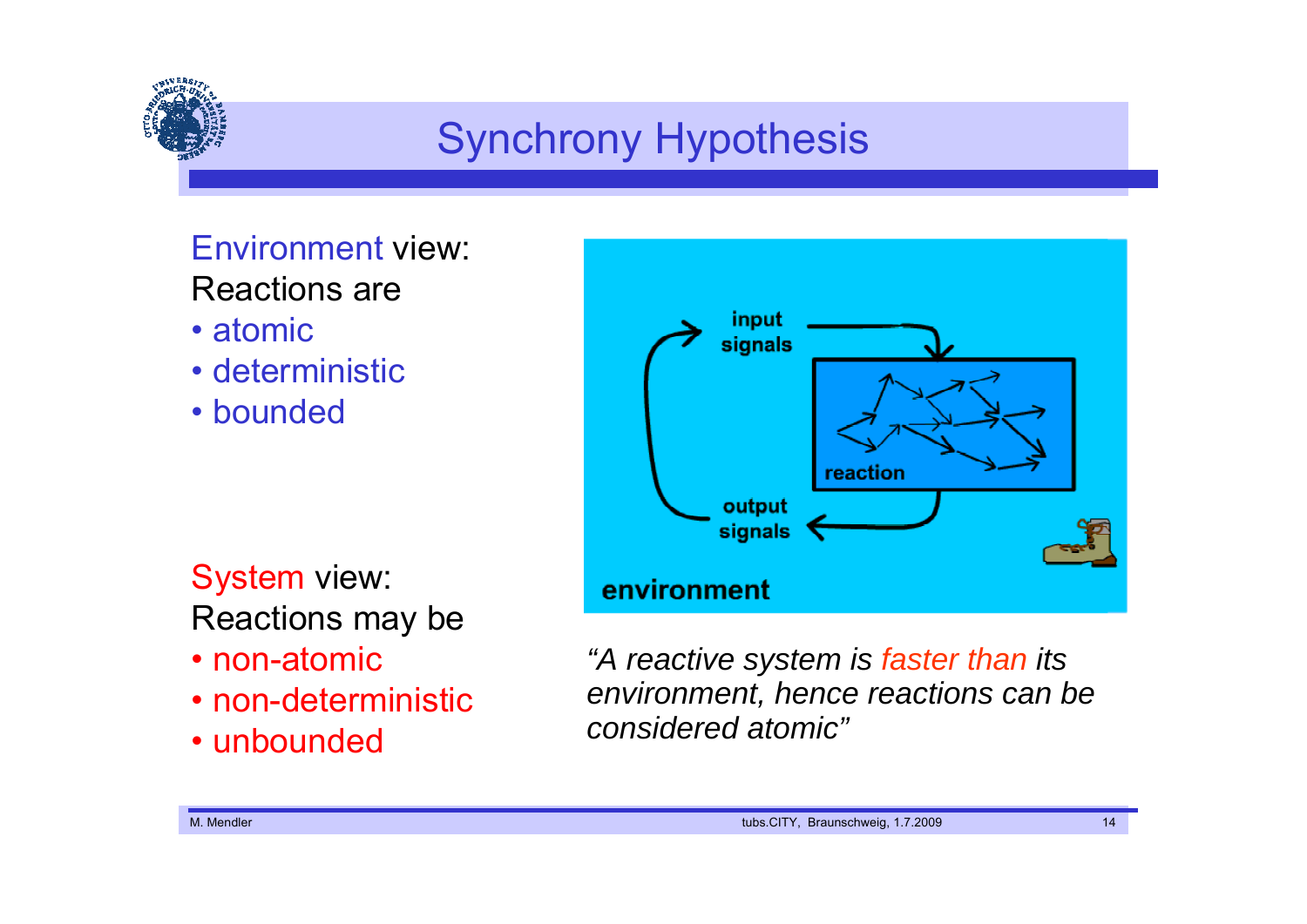

# The Synchrony Paradox

Environment view: Reactions are

- atomic
- deterministic
- bounded

*Paradox ?*

System view: Reactions may be

- non-atomic
- non-deterministic
- unbounded



*"A reactive system is faster than its environment, hence reactions can be considered atomic"*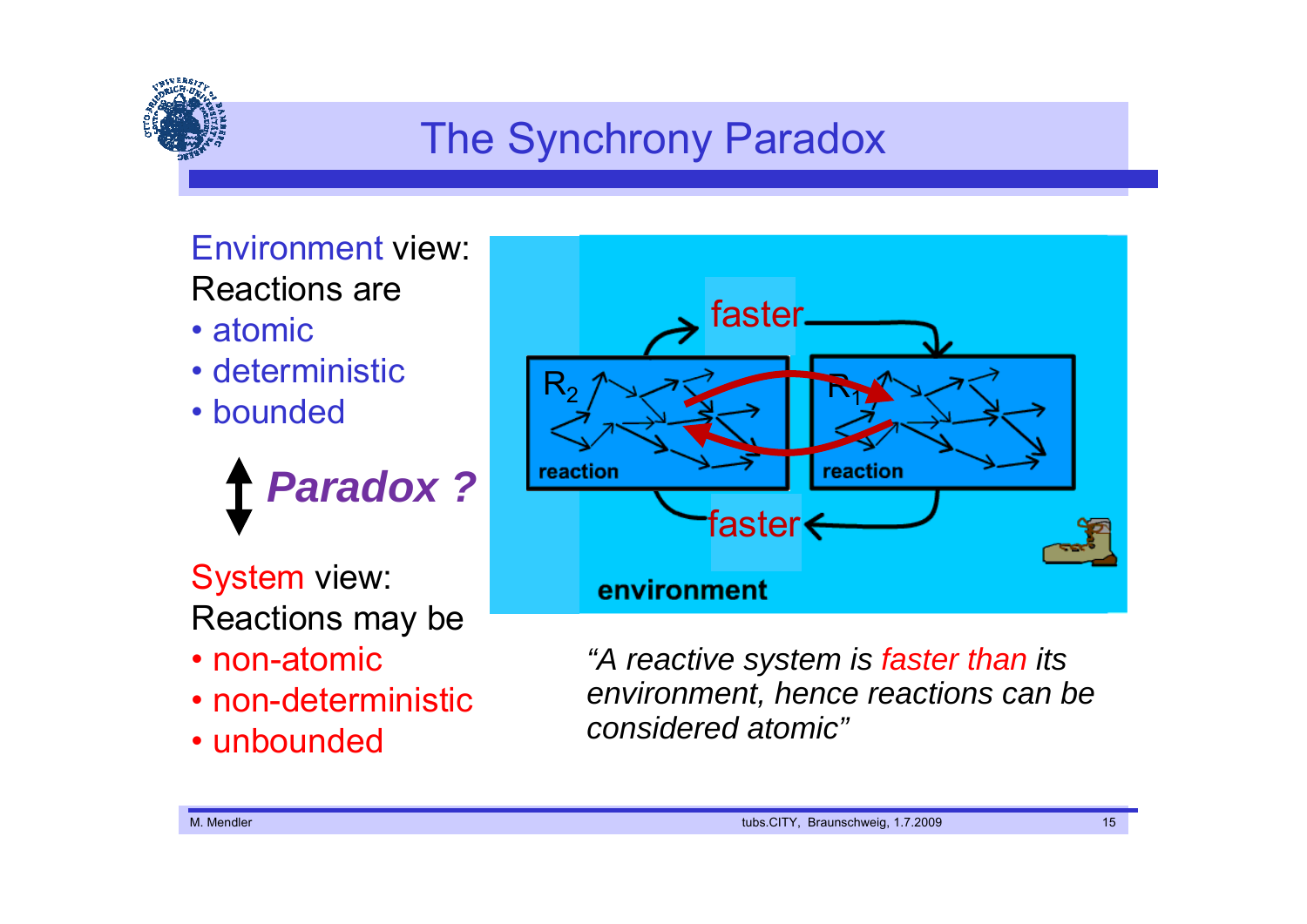# Programming Synchronous Reactions



- logical transitions
- conjunctions <sup>=</sup> parallelism
- negations code choices, priorities and hierarchy

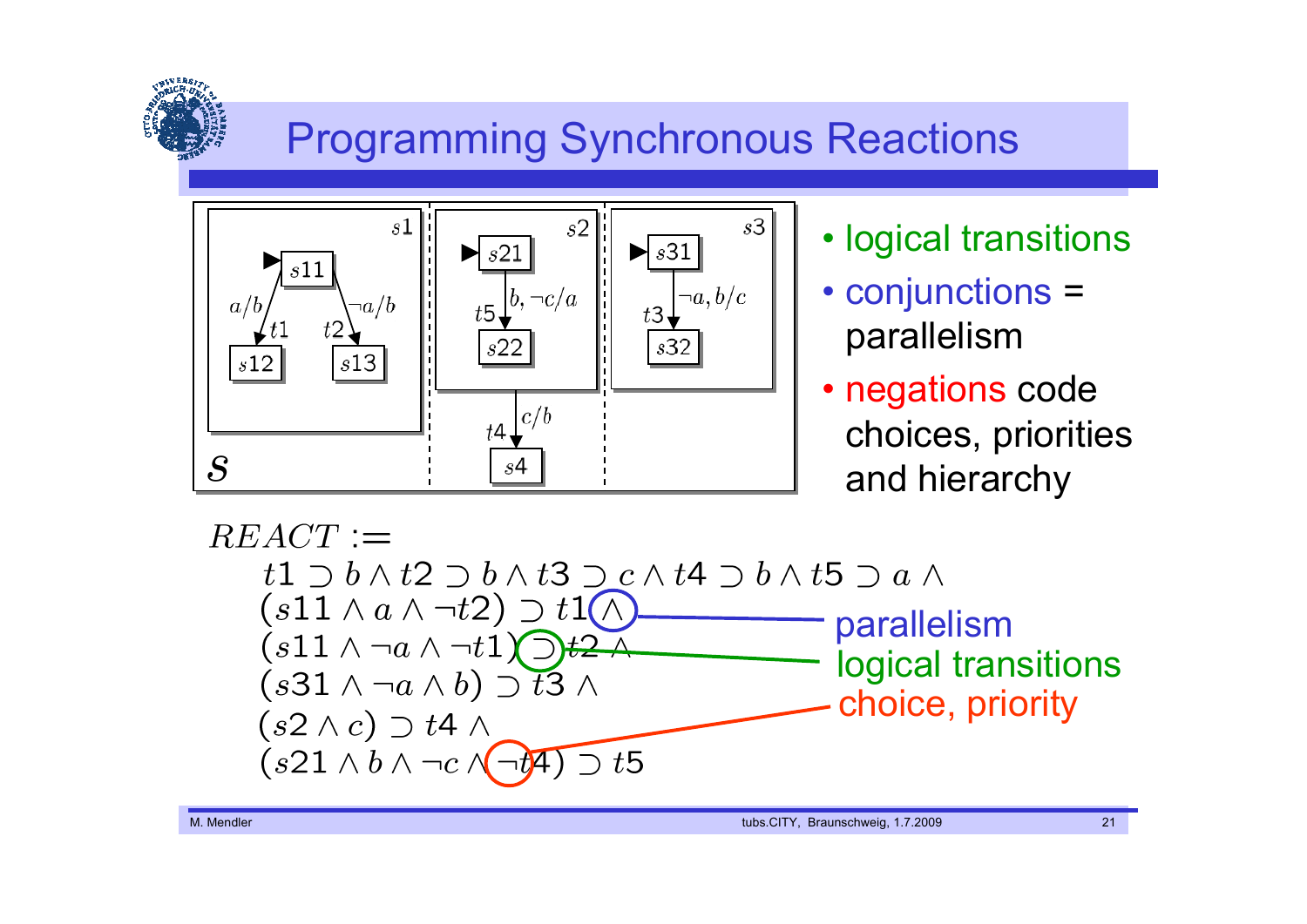# Programming Synchronous Reactions



- logical transitions
- conjunctions <sup>=</sup> parallelism
- negations code choices, priorities and hierarchy

$$
REACT :=
$$
\n
$$
(1) b \lambda t2 \lambda t3 \lambda c \lambda t4 \lambda b \lambda t5 \lambda a \lambda
$$
\n
$$
(s11 \lambda a \lambda \lambda t1) \lambda
$$
\n
$$
(s11 \lambda \lambda t1) \lambda t2 \lambda
$$
\n
$$
(s31 \lambda \lambda t2) \lambda
$$
\n
$$
(s31 \lambda \lambda t1) \lambda t2 \lambda
$$
\n
$$
(s31 \lambda \lambda t2) \lambda
$$
\n
$$
(s2 \lambda c) \lambda t4 \lambda
$$
\n
$$
(s21 \lambda b \lambda \lambda c \lambda t4) \lambda t5
$$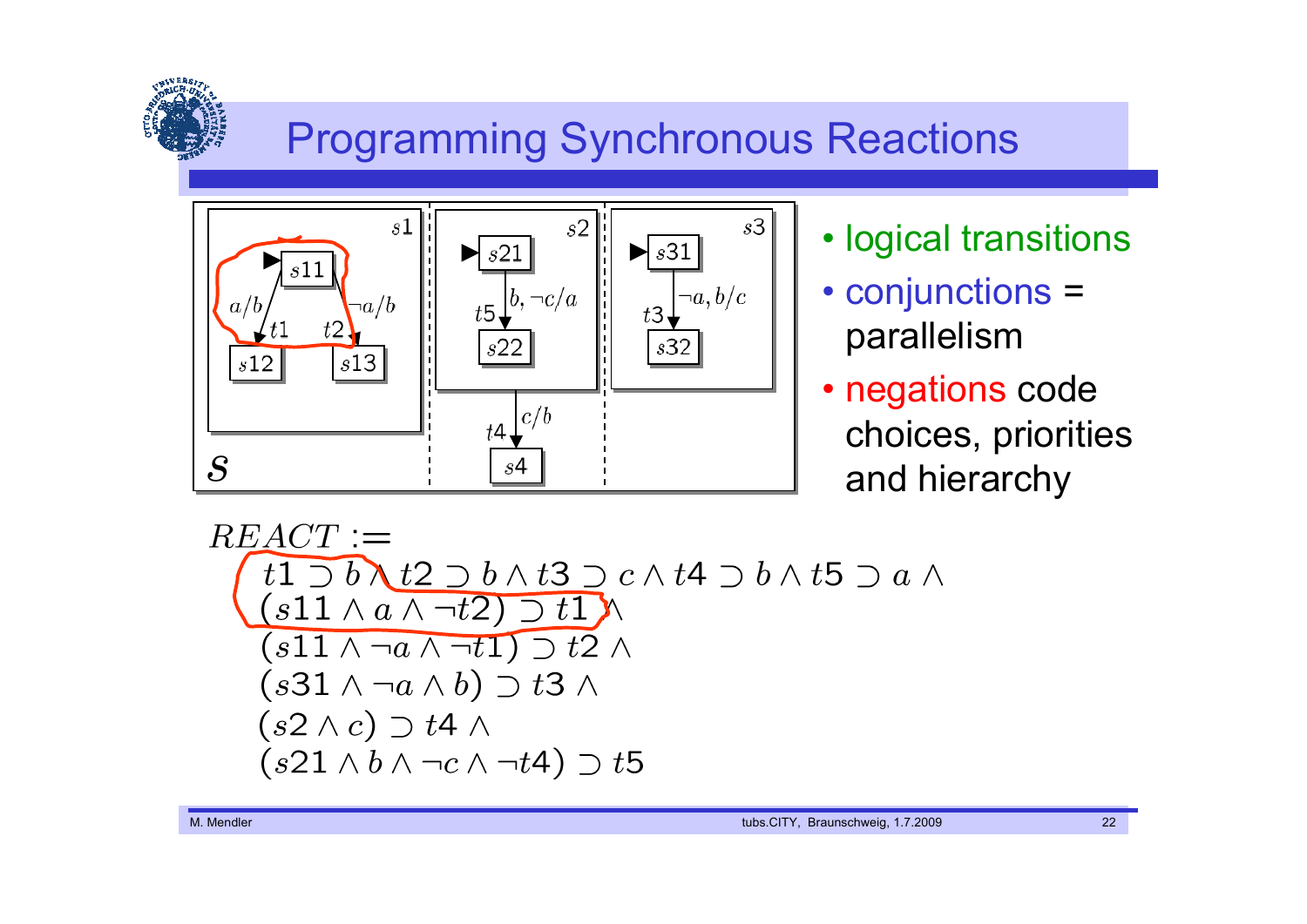# Programming Synchronous Reactions



- logical transitions
- conjunctions <sup>=</sup> parallelism
- negations code choices, priorities and hierarchy

$$
REACT :=\nt1 D b \land t2 D b \land t3 D c \land t4 D b \quad t5 D a \land\n(s11 \land a \land \neg t2) D t1 \land\n(s11 \land \neg a \land \neg t1) D t2 \land\n(s31 \land \neg a \land b) D t3 \land\n(s2 \land c) D t4 \land\n(s21 \land b \land \neg c \land \neg t4) D t5
$$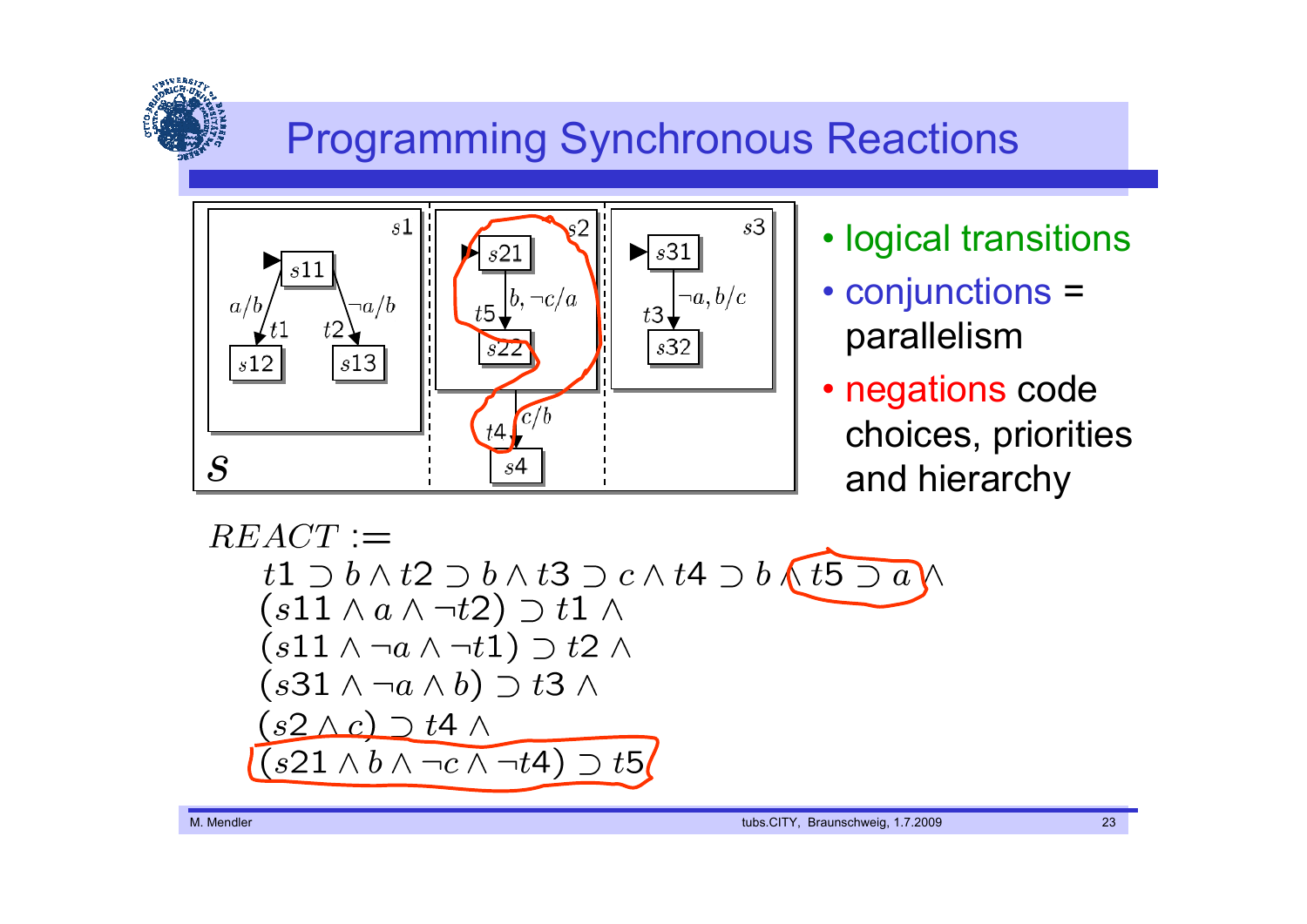## Synchronous Abstraction In which sense does **REACT**instantaneousdescribe an atomic macro step ? reaction $REACT :=$  $t1 \supset b \wedge t2 \supset b \wedge t3 \supset c \wedge t4 \supset b \wedge t5$  $(s11 \wedge a \wedge \rightarrow t2)$  1 \  $\left(\overline{s11} \wedge \neg a \wedge \neg t1 \right) \supset t2 \wedge$  $(s31 \wedge \neg a \wedge b) \rightarrow t3 \wedge$  $(s2 \wedge c) \supset t4 \wedge$  $(s21 \wedge b \wedge \neg c \wedge \neg t4) \supset t5$ input stimulus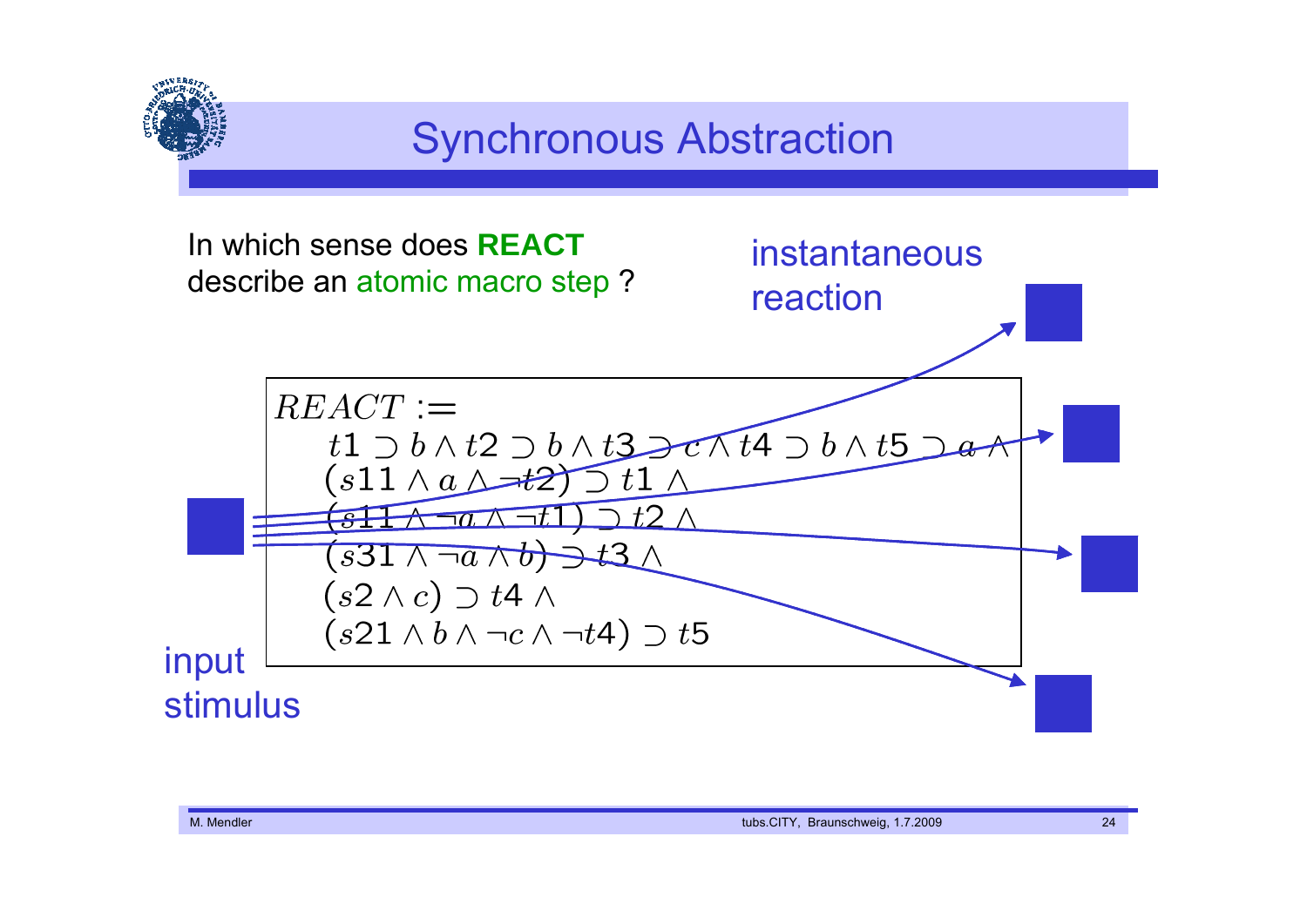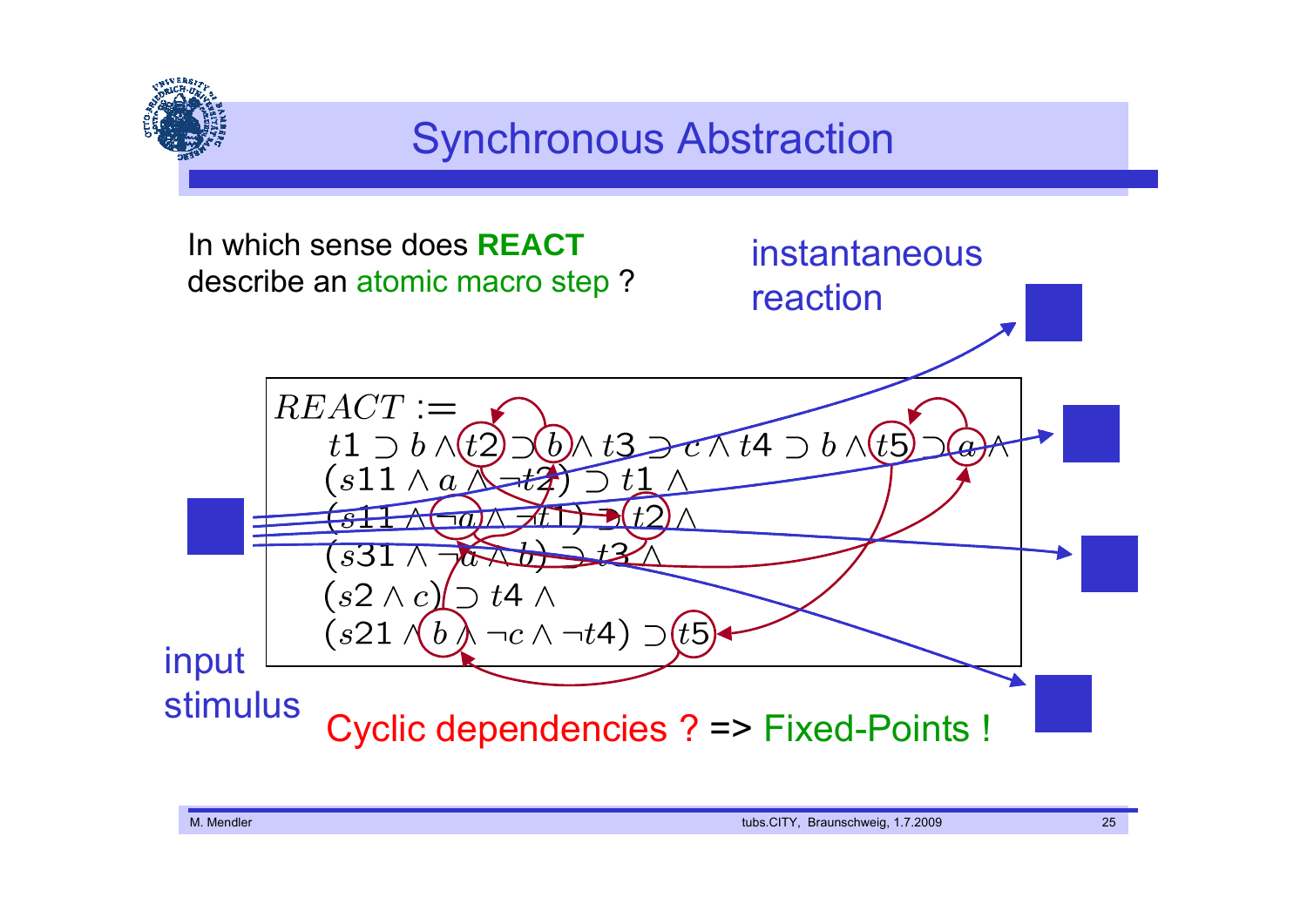

M. Mendler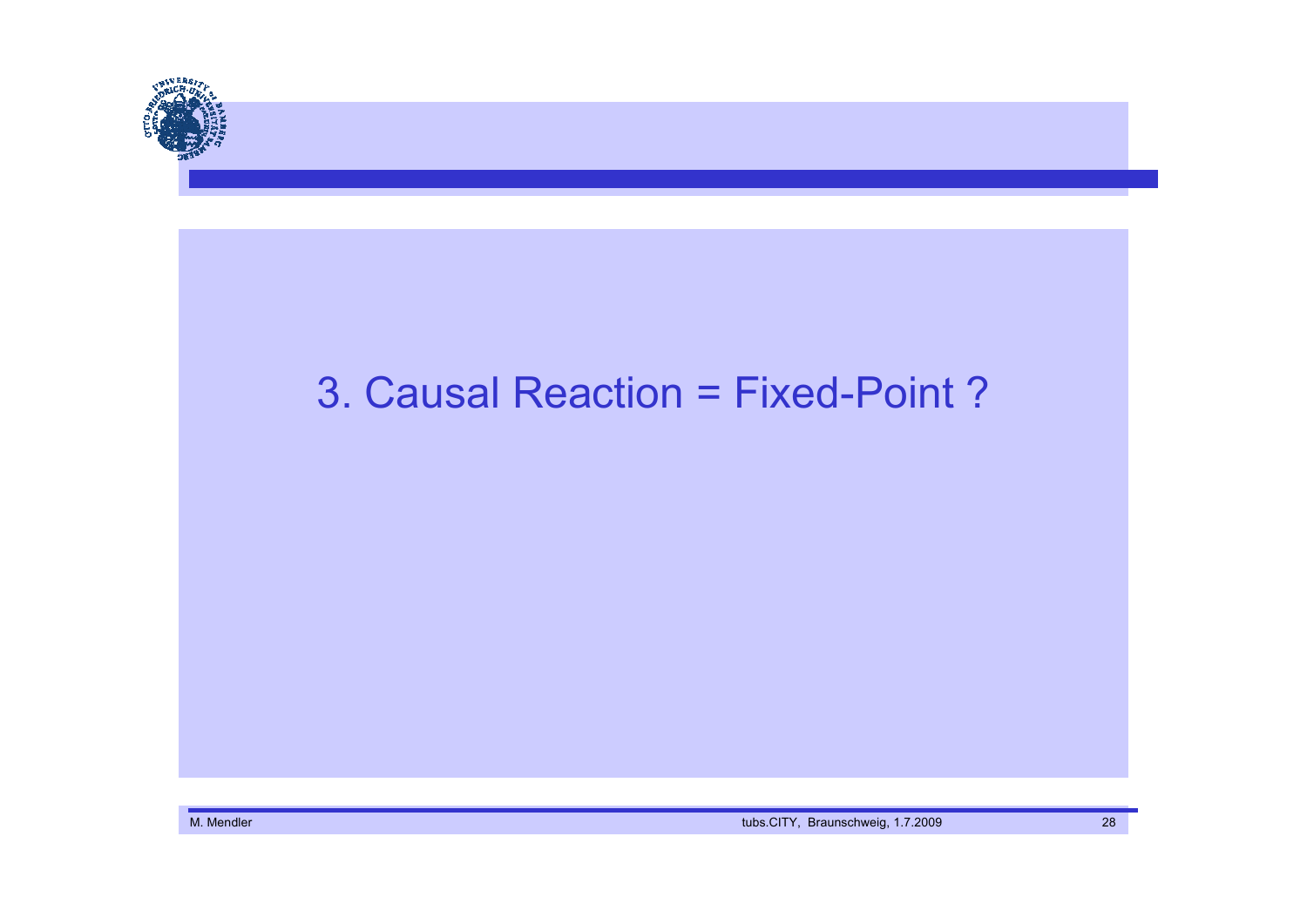

## Synchronous Reactive Component

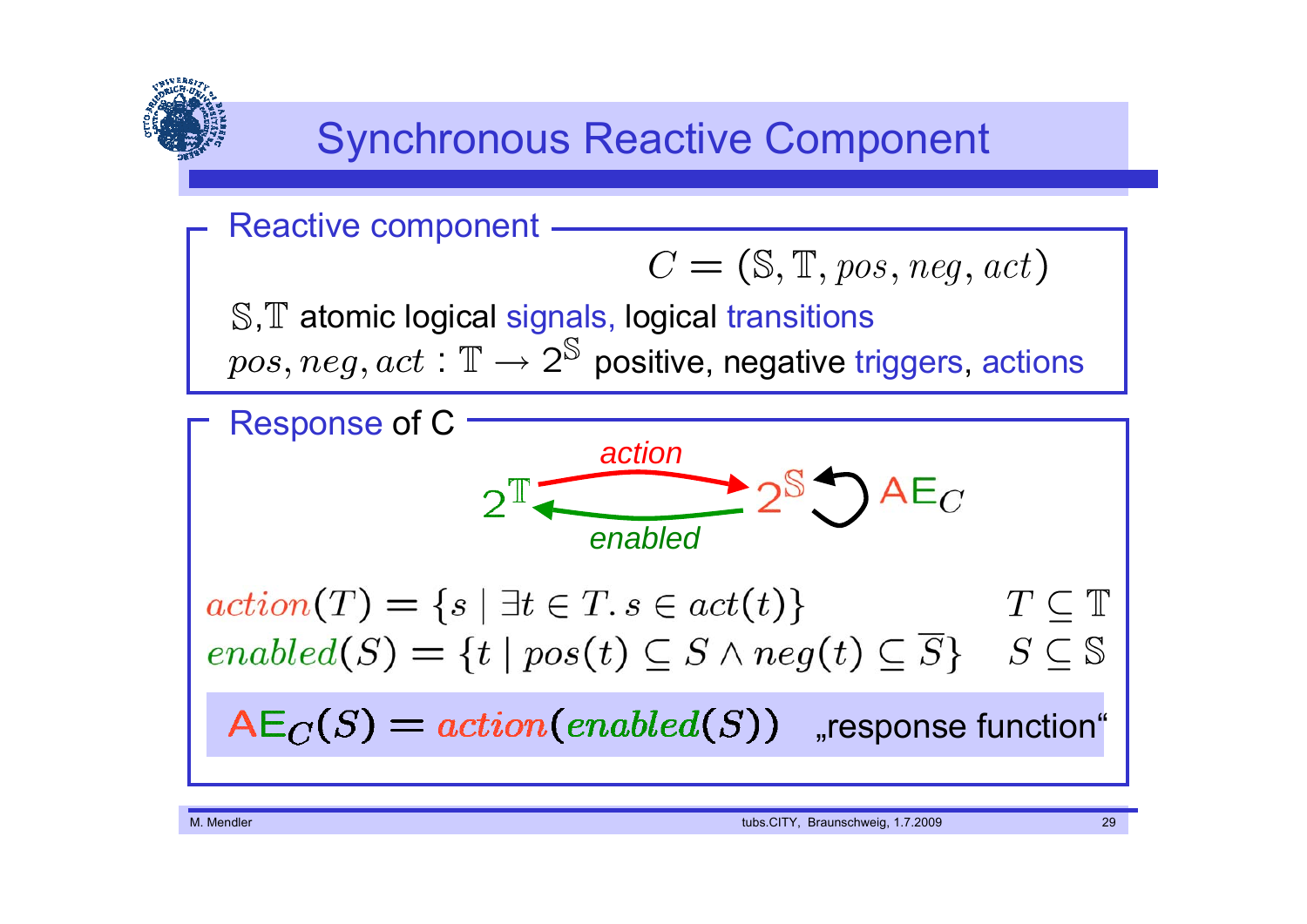

## Reaction = Fixed-Point ?

Logical Coherence [Berry]

*"A signal s is present in an instant if and only if an `emit s' statement is executed in this instant."*

Logical Coherence & Reactiveness

- A response *S* is logically coherent iff *S* is a fixed-point of  $AE_C$ , i.e.,  $S = AE_C(S)$ .
- . C is logically reactive iff it in every activation state and environment,  $A\mathit{E}_{\mathit{C}}$  has a fixed-point.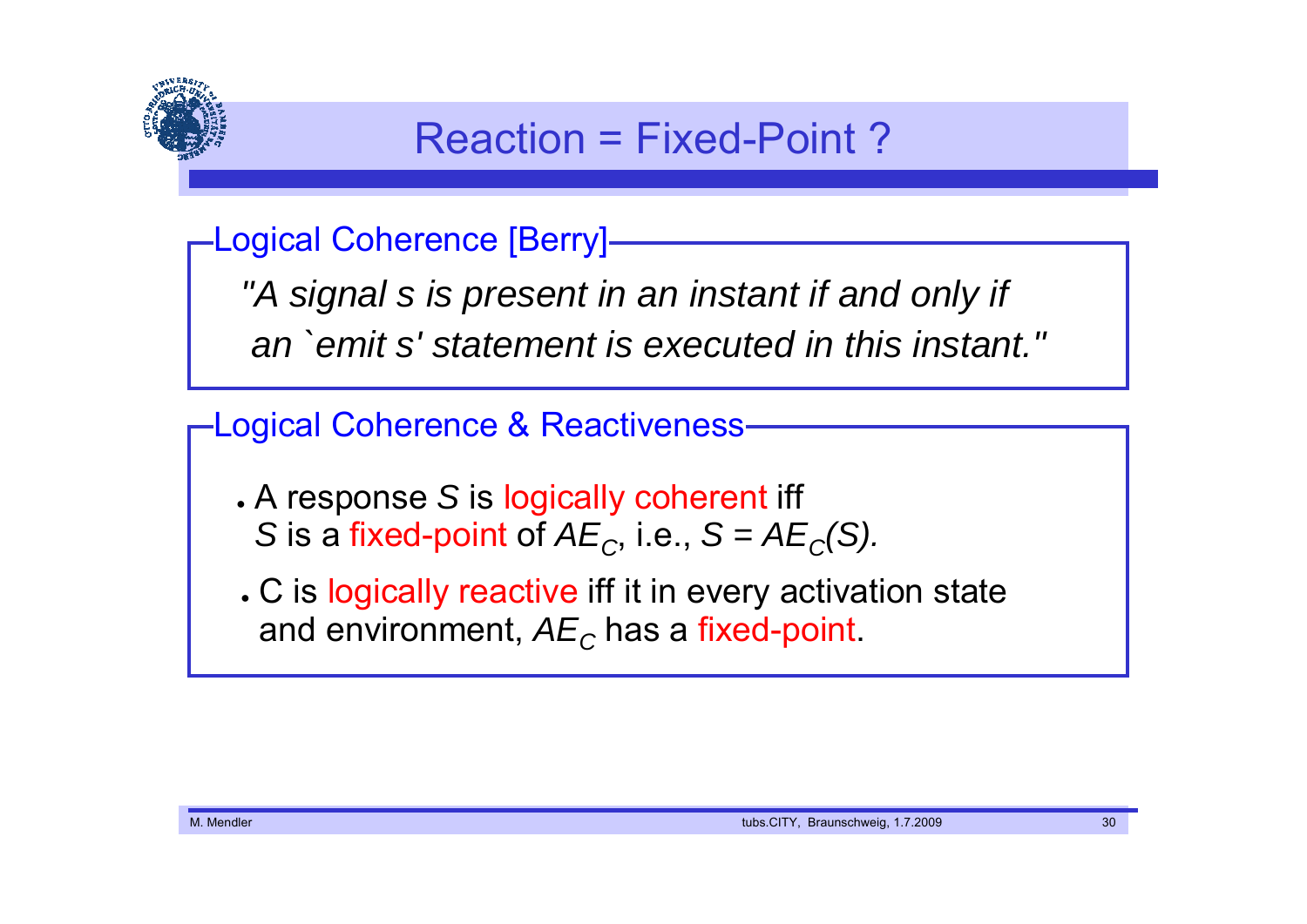

## **Problem**

The response function

$$
AE_C(S) = action(\{t \mid pos(t) \subseteq S \land neg(t) \subseteq \overline{S}\})
$$

is not monotonic !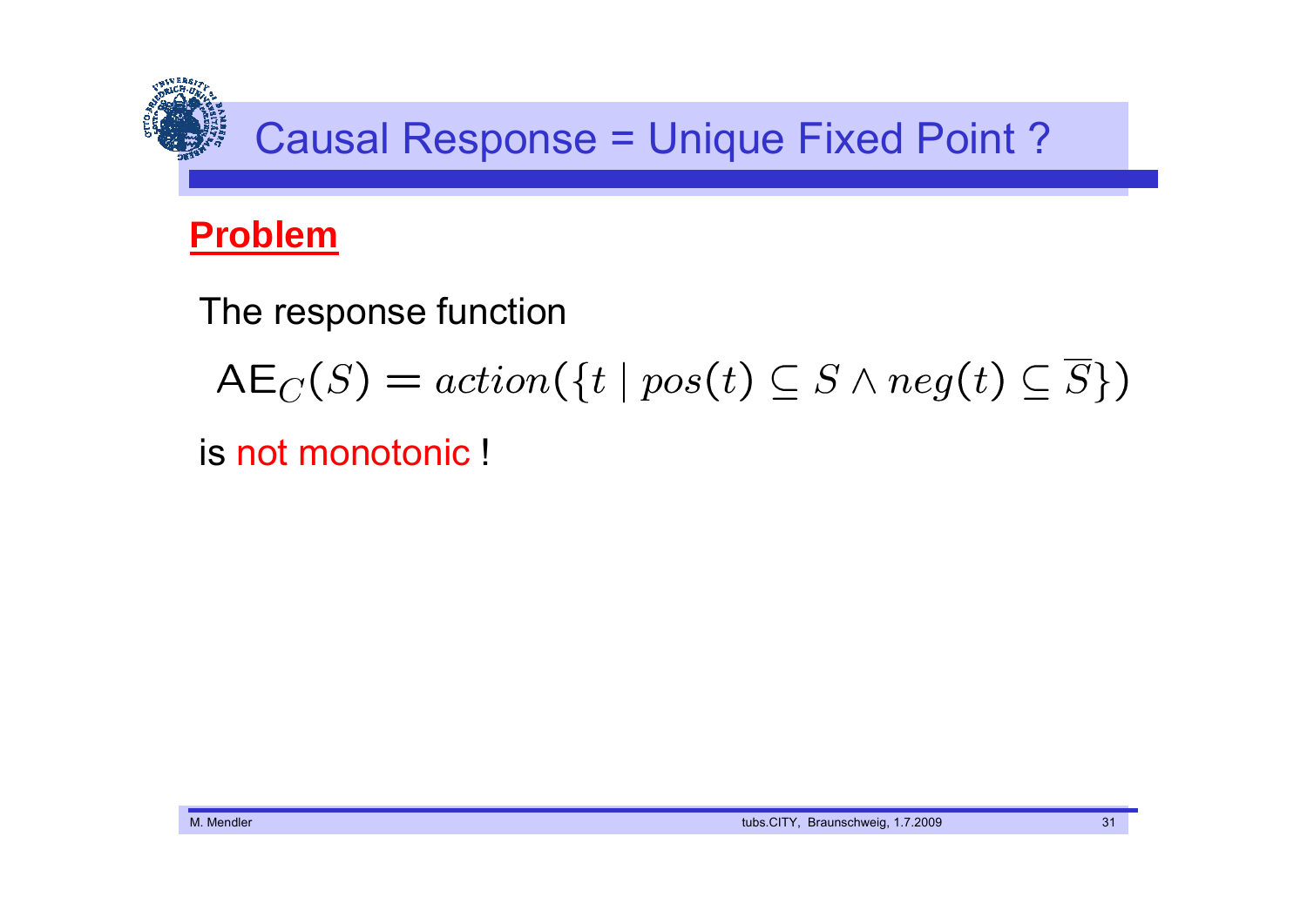# Causal Response = Unique Fixed Point ?

## **Problem**

*covariant contravariant* The response function  $\mathsf{AE}_{C}(S) = action(\{t \mid pos(t) \subseteq S \land neg(t) \subseteq \overline{S}\})$ 

## is not monotonic !

- •• no unique (least) fixed points !
- •compositionality and full-abstraction problems !
- •different computation methods !

 $\rightarrow$  different notions of steps, instants, reactions ...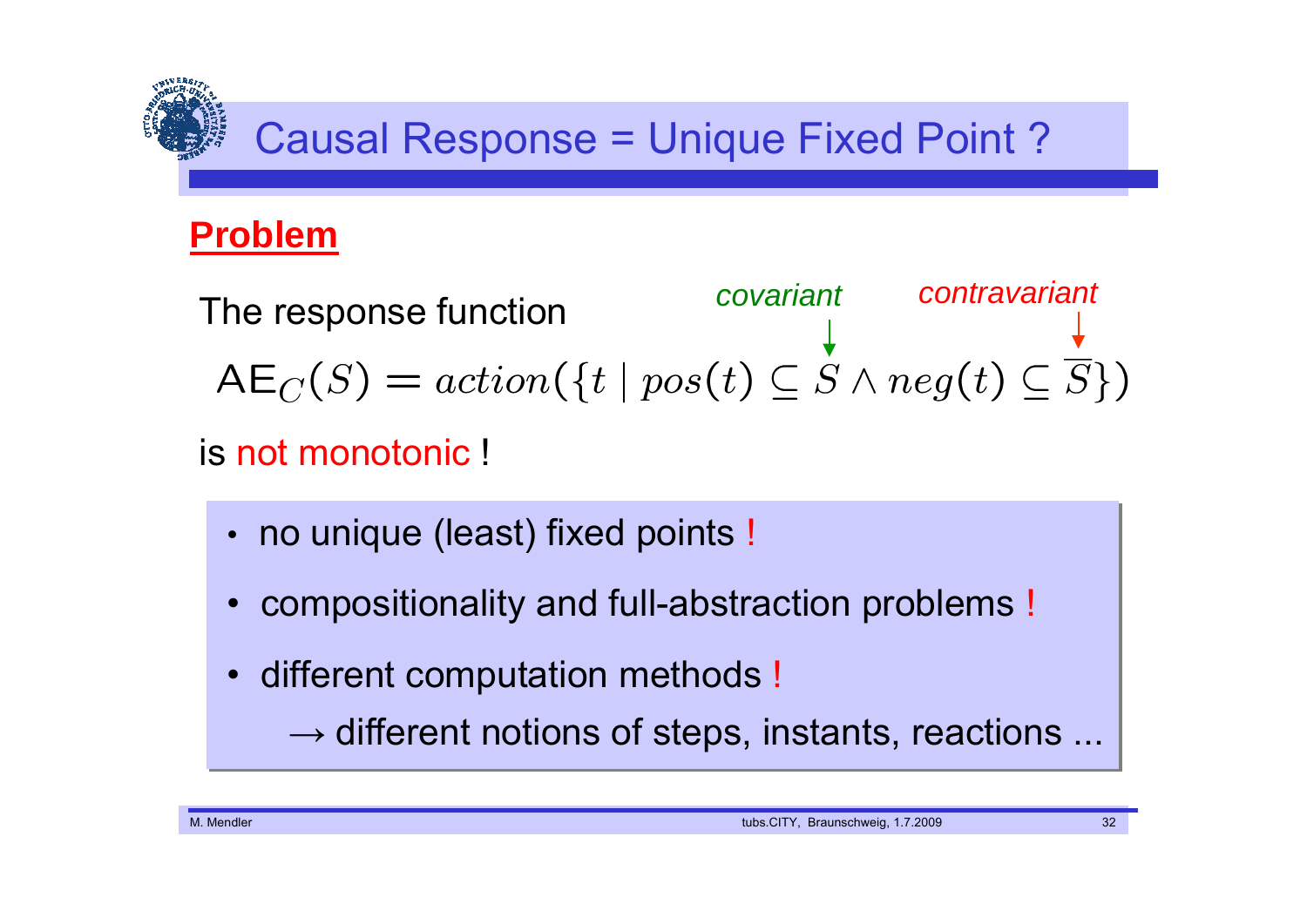



For all inputs there is a unique stationary Boolean fixed point. Thus, the system is logically reactive.

We can compile & execute Boolean solution atomically !

But what if we are compiling for a component-based and distributed architecture ?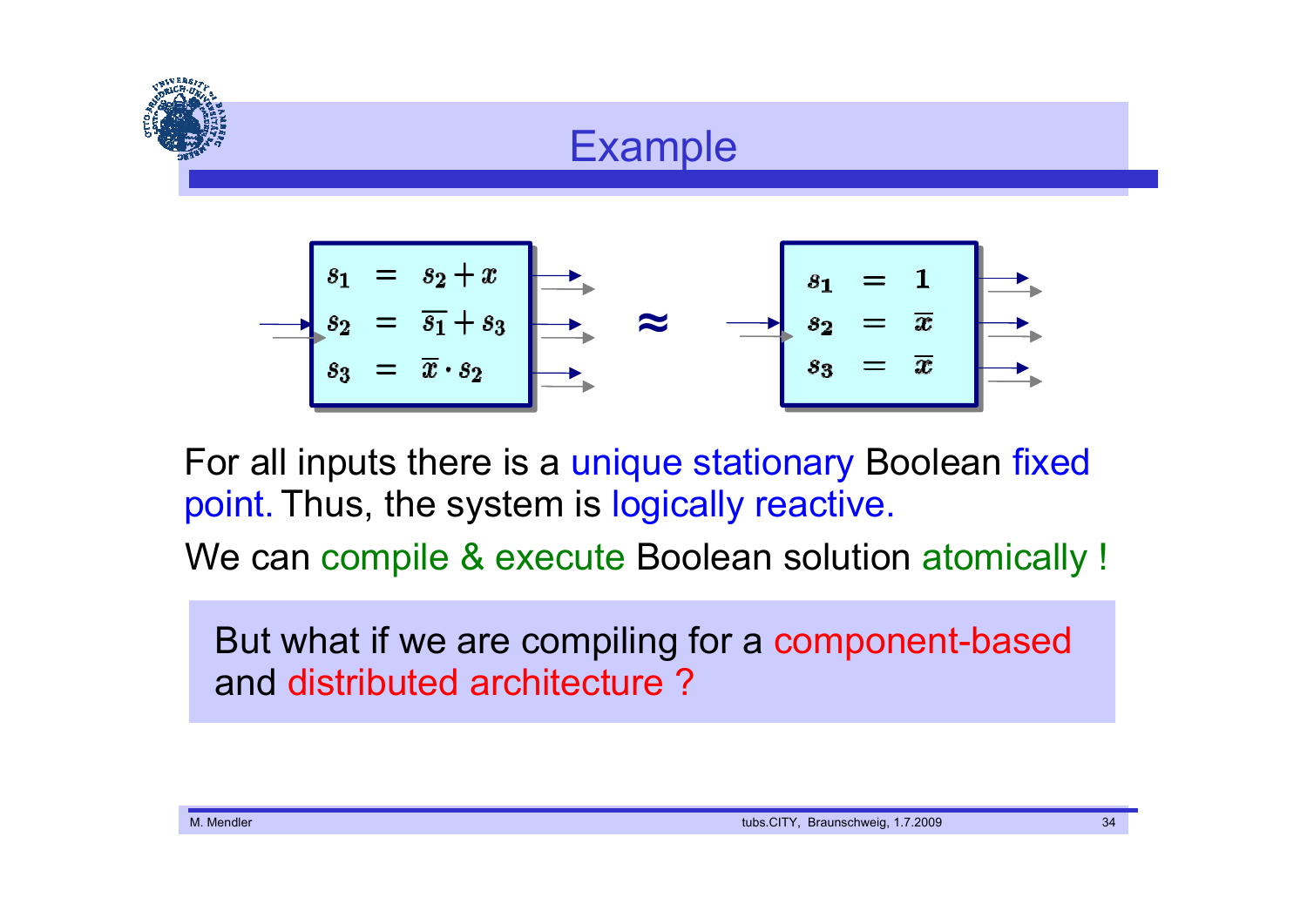



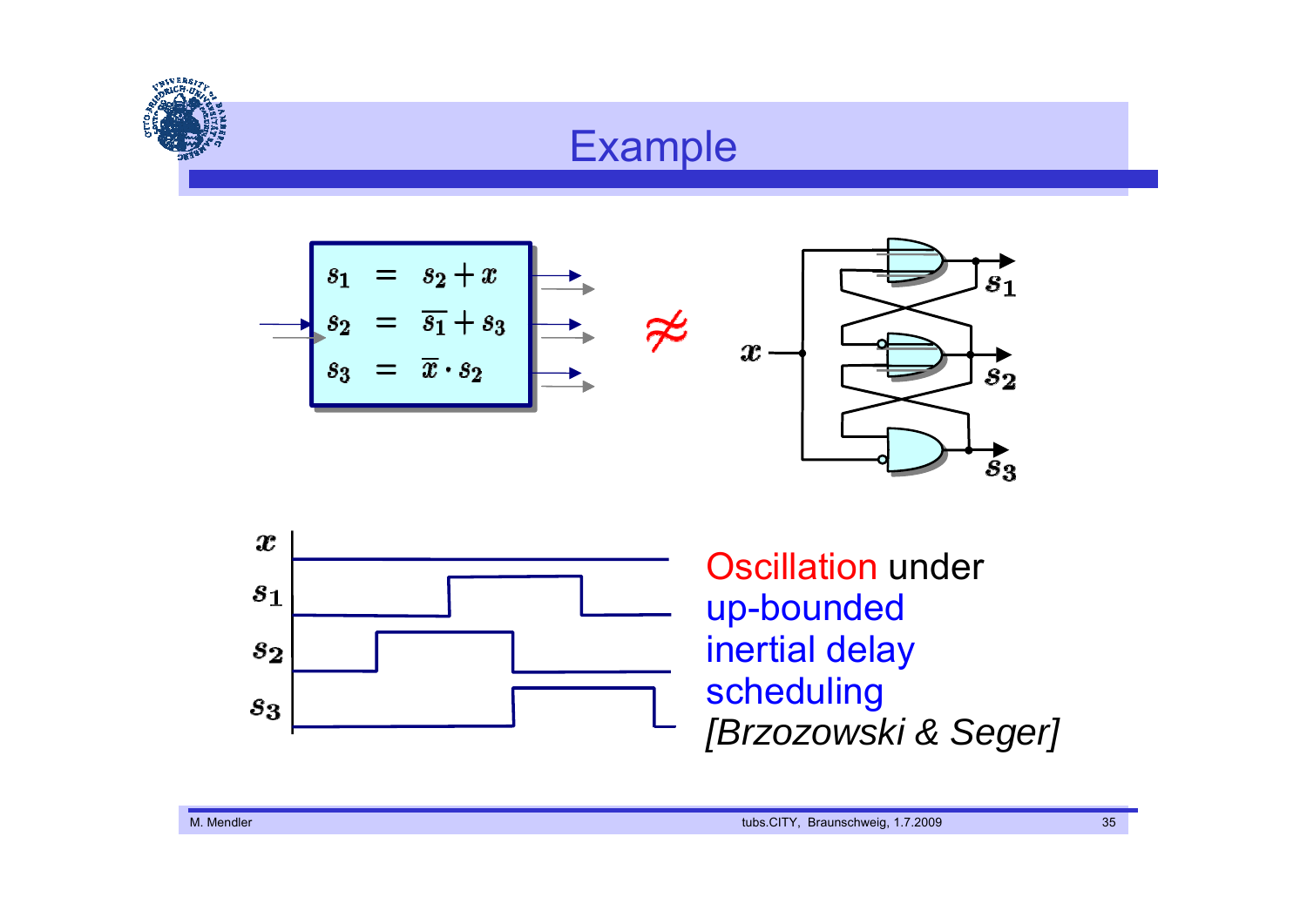



schedule  $\mathbf{s}_{_{1}},$   $\mathbf{s}_{_{3}}$  with higher priority than  $\mathbf{s}_{_{2}}$  or implement  $\mathbf{s}_{_{1}},$   $\mathbf{s}_{_{3}}$  atomically, as a 2in/2out block. Oscillation can be avoided if we

Then, whenever s<sub>2</sub> is executed, we maintain the invariant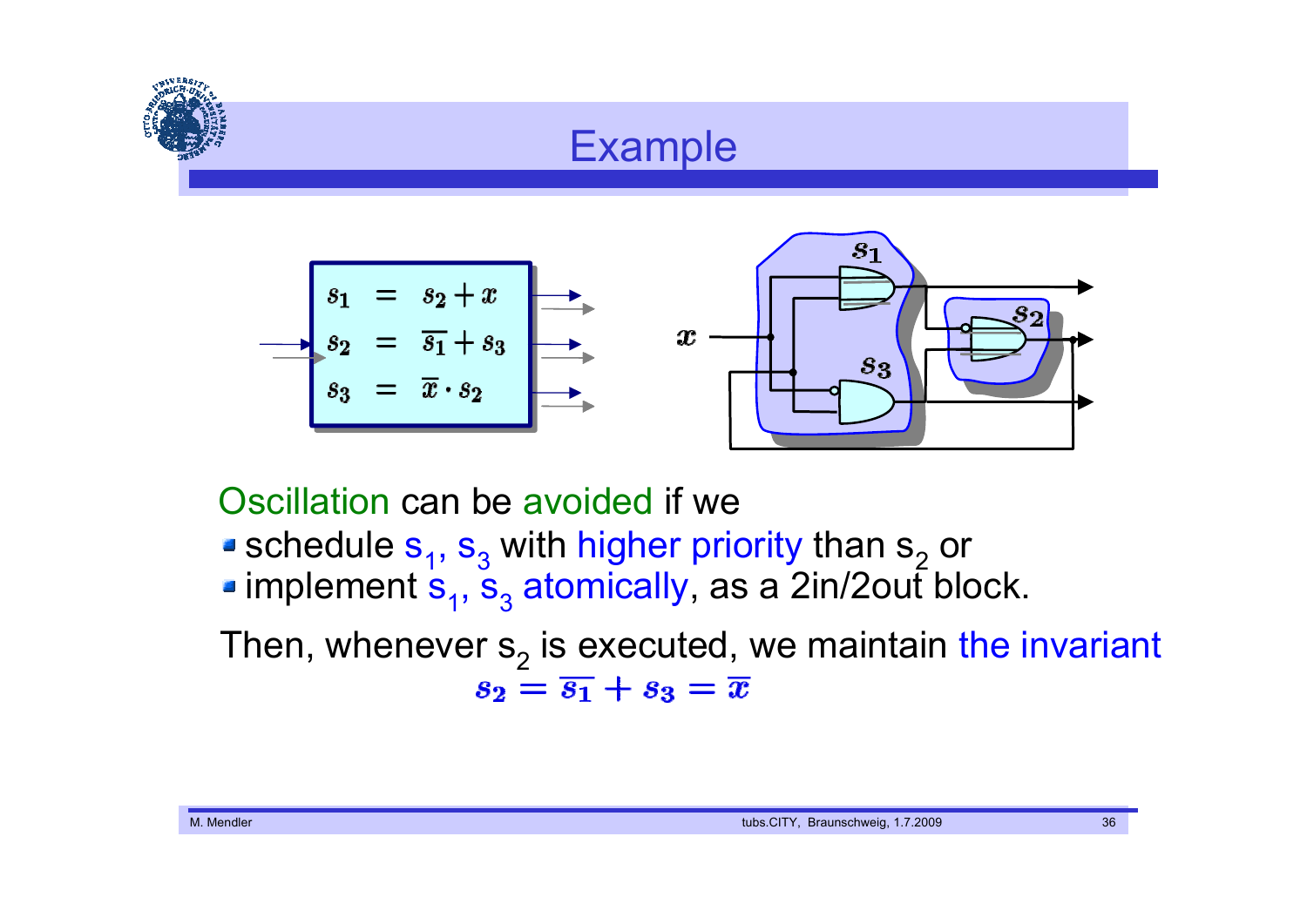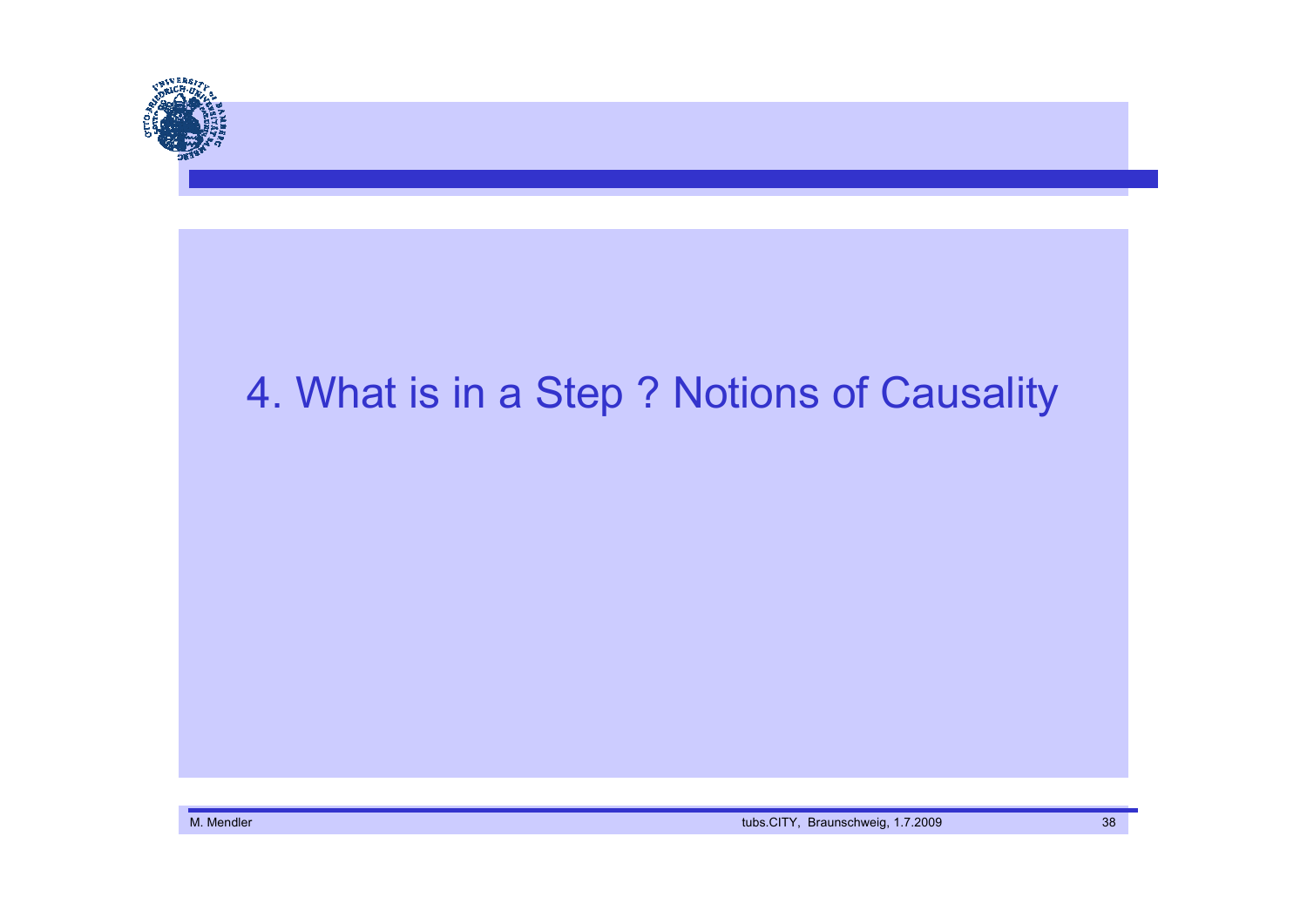# **/ What is in a Step ? - A Profusion of Options**

## 1 Avoid Negations

■ only positive triggers [Modecharts 94, Argos 89]

## 2 Modify Semantics of Negation

- give up global consistency [Huizing&al.´88, Modecharts´96]
- **Eadd consistency as implicit trigger** [Maggiolo-Schettini &al.´96, Lüttgen &al.´99]

## 3 Give up Synchrony Hypothesis (no abstraction)

- all signals delayed[Statemate´90,VHDL,RSML´95,PretC´09]
- **negative triggers delayed [Saraswat TCCP'94,** Boussinot & deSimone SL´95, Boussinot FunLoft'07]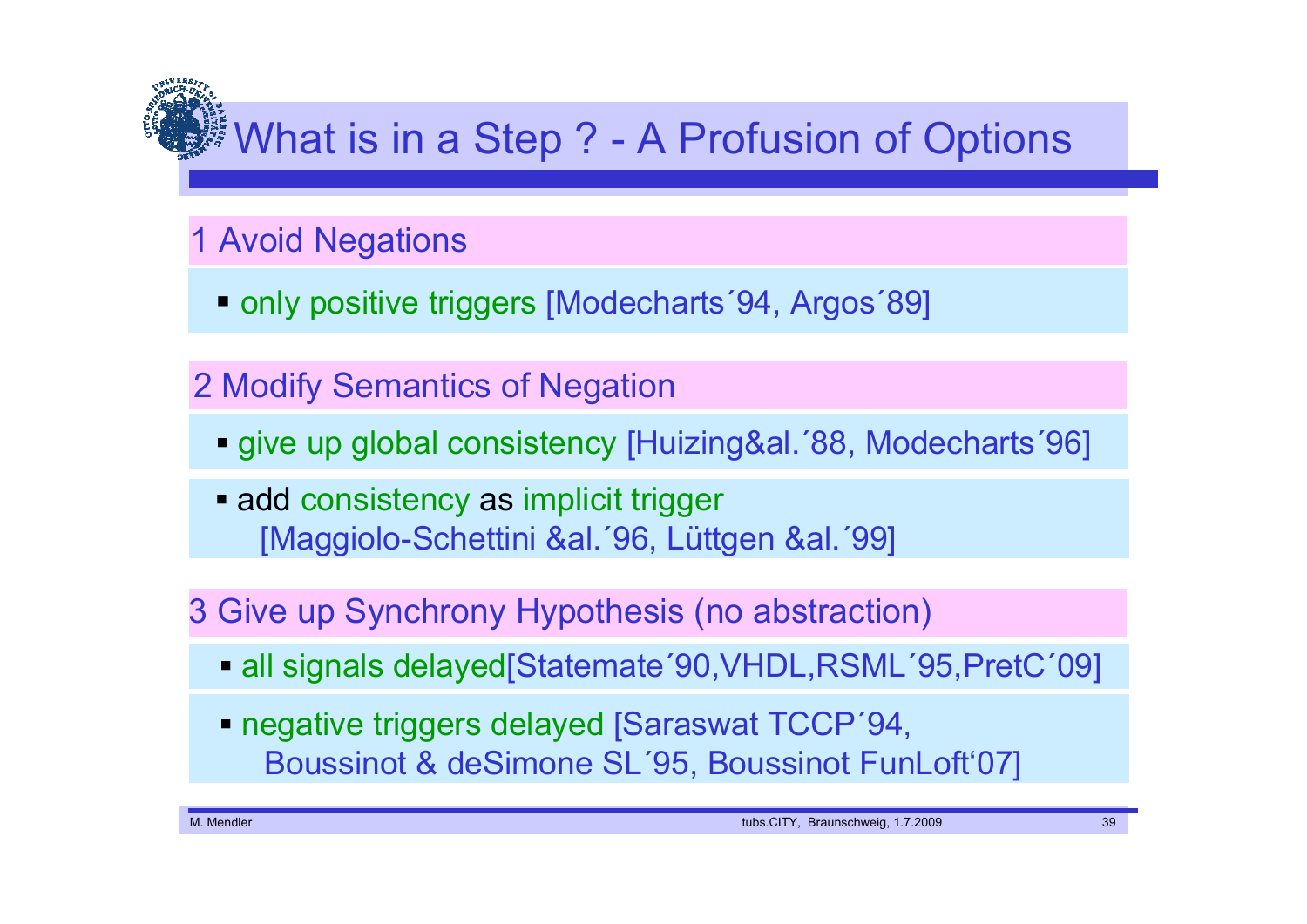# *What is in a Step ? - A Profusion of Options*

### 4 Conflict-avoiding Schedules

- **only accept stratifiable (statically schedulable) programs** [Normal Logic Programming]
- sequential schedule (endochrony) [Benveniste &al.´00]
- NRSA "no reaction to signal absence" (weak endochrony, concurrent input reading) [Butucaru, Caillaud´06]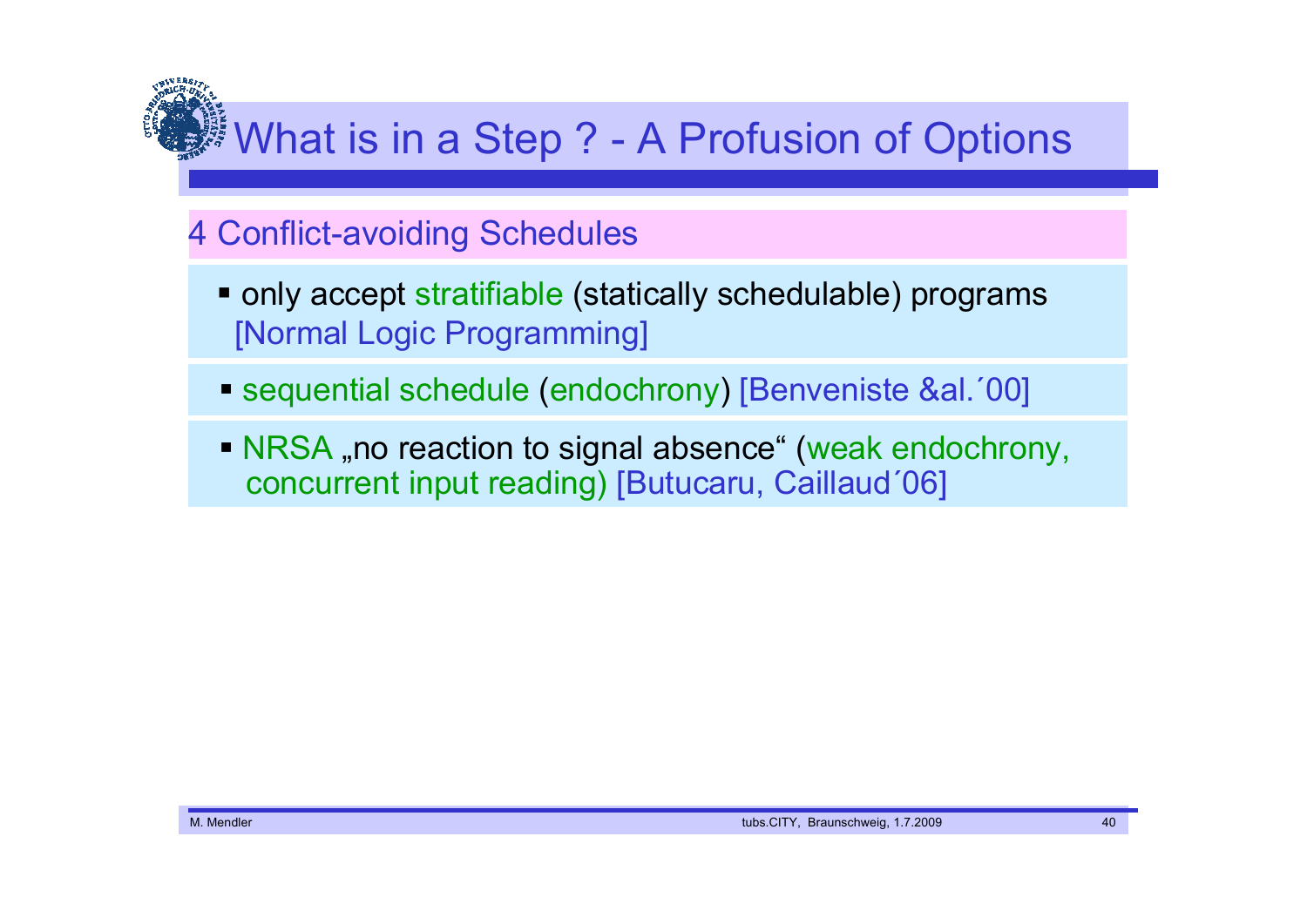# **※ What is in a Step ? - A Profusion of Options**

#### 5 Self-scheduled Run-time (explicit absence, dual rail)

**• non-deterministic speculation on absence** [Pnueli & Shalev'91; Boussinot's "basic semantics" '98]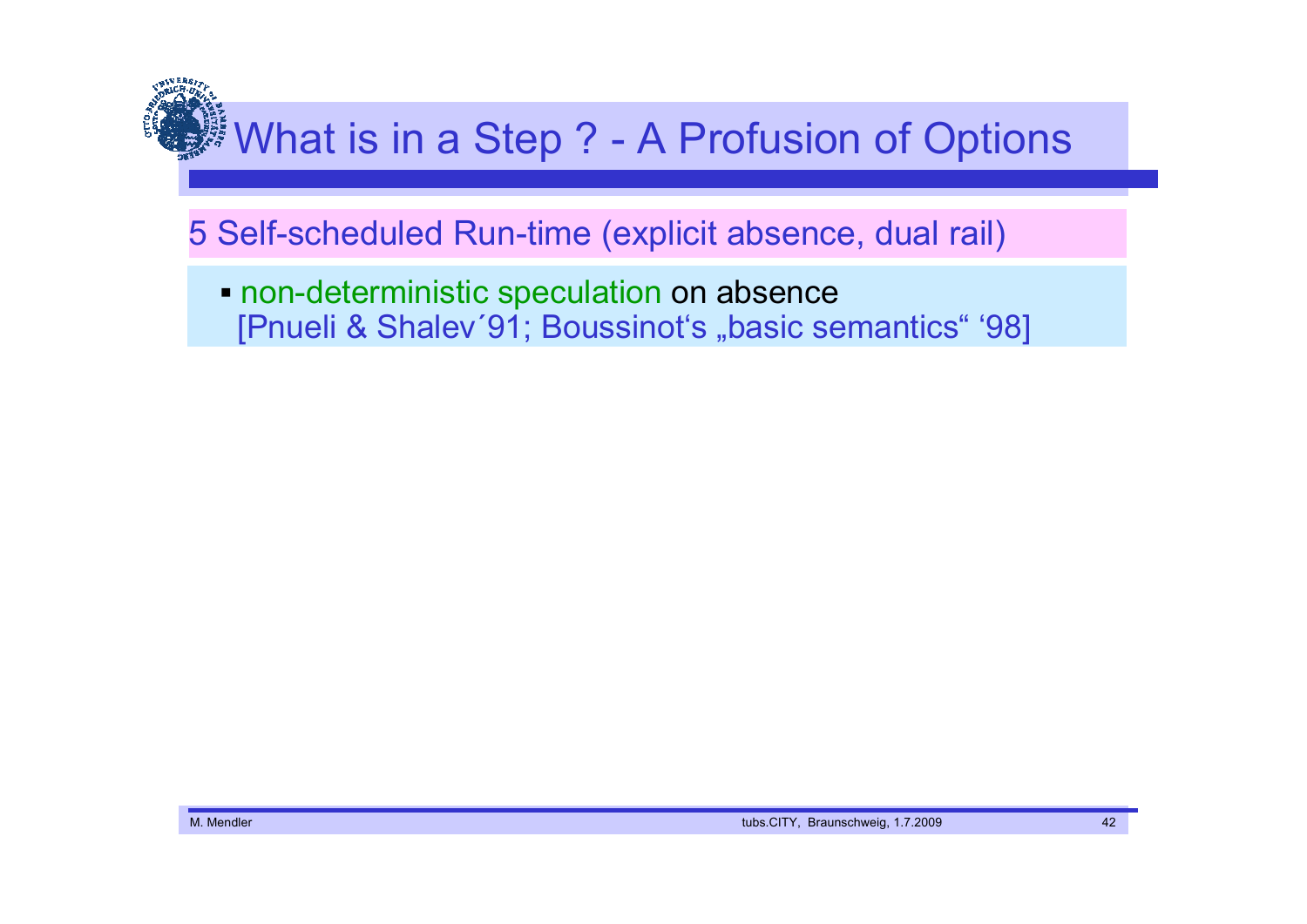## **※ What is in a Step ? - A Profusion of Options**

#### 5 Self-scheduled Run-time (explicit absence, dual rail)

 non-deterministic speculation on absence [Pnueli & Shalev'91; Boussinot's "basic semantics" '98]

*"Feel free to assume the absence of a signal as long as it is consistent to do so; if necessary, backtrack!"*

 fully-abstract, compositional intuitionistic Kripke semantics [Lüttgen & Mendler´01]

game-theoretic "lazy" fixed-points [Aguado & Mendler´05]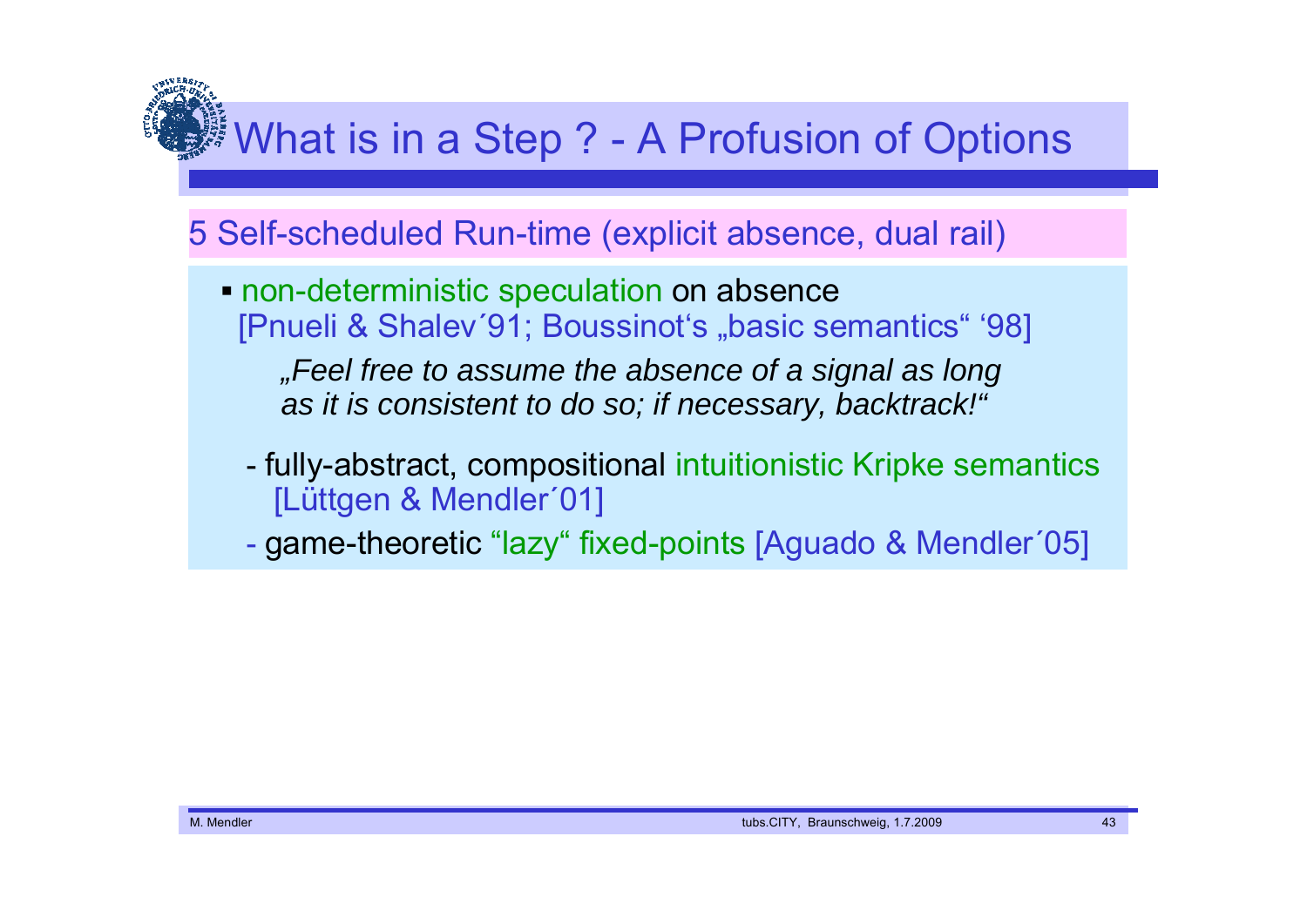# **※What is in a Step ? - A Profusion of Options**

#### 5 Self-scheduled Run-time (explicit absence, dual rail)

- **non-deterministic speculation on absence** [Pnueli & Shalev'91; Boussinot's "basic semantics" '98]
- constructiveness <sup>=</sup>"computed" absence [Berry´00]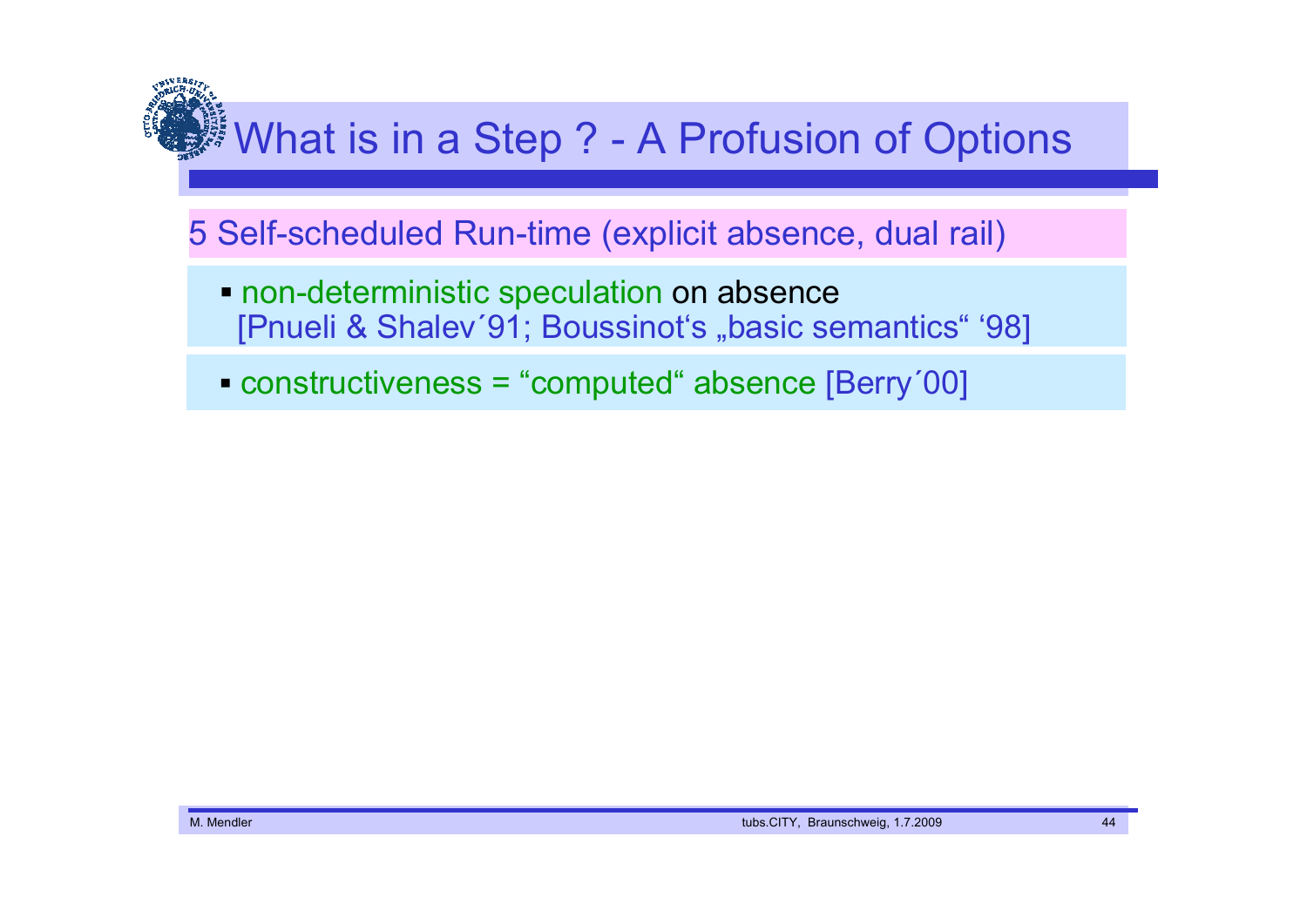# **What is in a Step ? - A Profusion of Options**

## 5 Self-scheduled Run-time (explicit absence, dual rail)

- **non-deterministic speculation on absence** [Pnueli & Shalev'91; Boussinot's "basic semantics" '98]
- constructiveness <sup>=</sup> "computed" absence [Berry´00]

*"Accept the absence of a signal only under computable evidence that it may not occur later"*

- game-theoretic "eager" fixed-points [Aguado & Mendler´05]
- delay-insensitivity <sup>=</sup> non-inertial delay
- = constructive modal logic [Mendler & Shiple & Berry´07]
- SugarCubes [Boussinot ´98] (Esterel v3,v4,v5,v6,v7)
- & many other hardware approaches
	- speed-independence, semi-modularity, distributivity, ...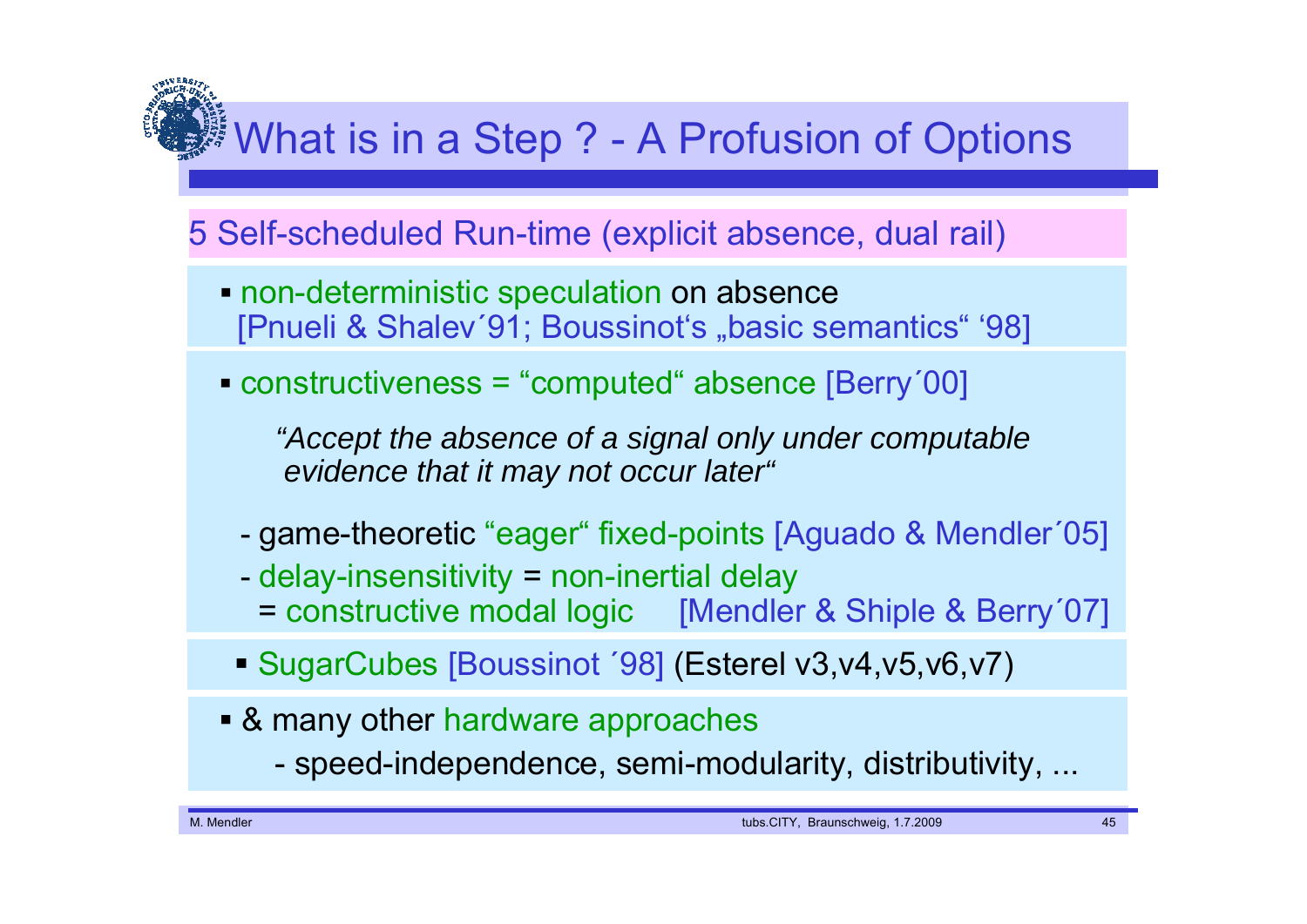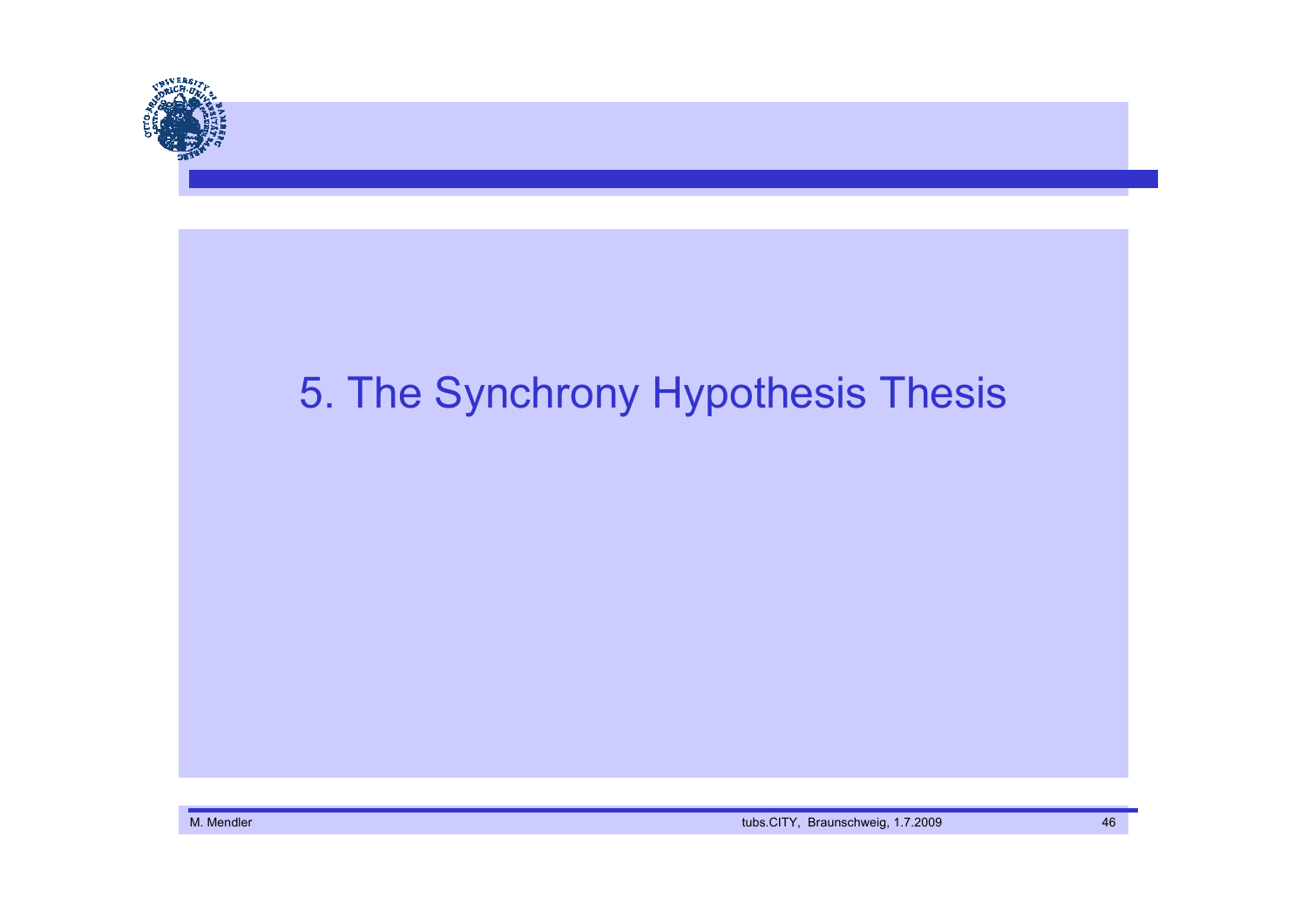

## **Outlook**

## Thesis 1

There are as many notions of constructive causality as there are scheduling/run-time models

## Thesis 2

Synchronous reaction requires intensional semantics:

classical Boolean logic  $\Rightarrow$  constructive logic (e.g., Heyting algebra)

least and greatest fixed points

 $\Rightarrow$  general game-theoretic fixed points